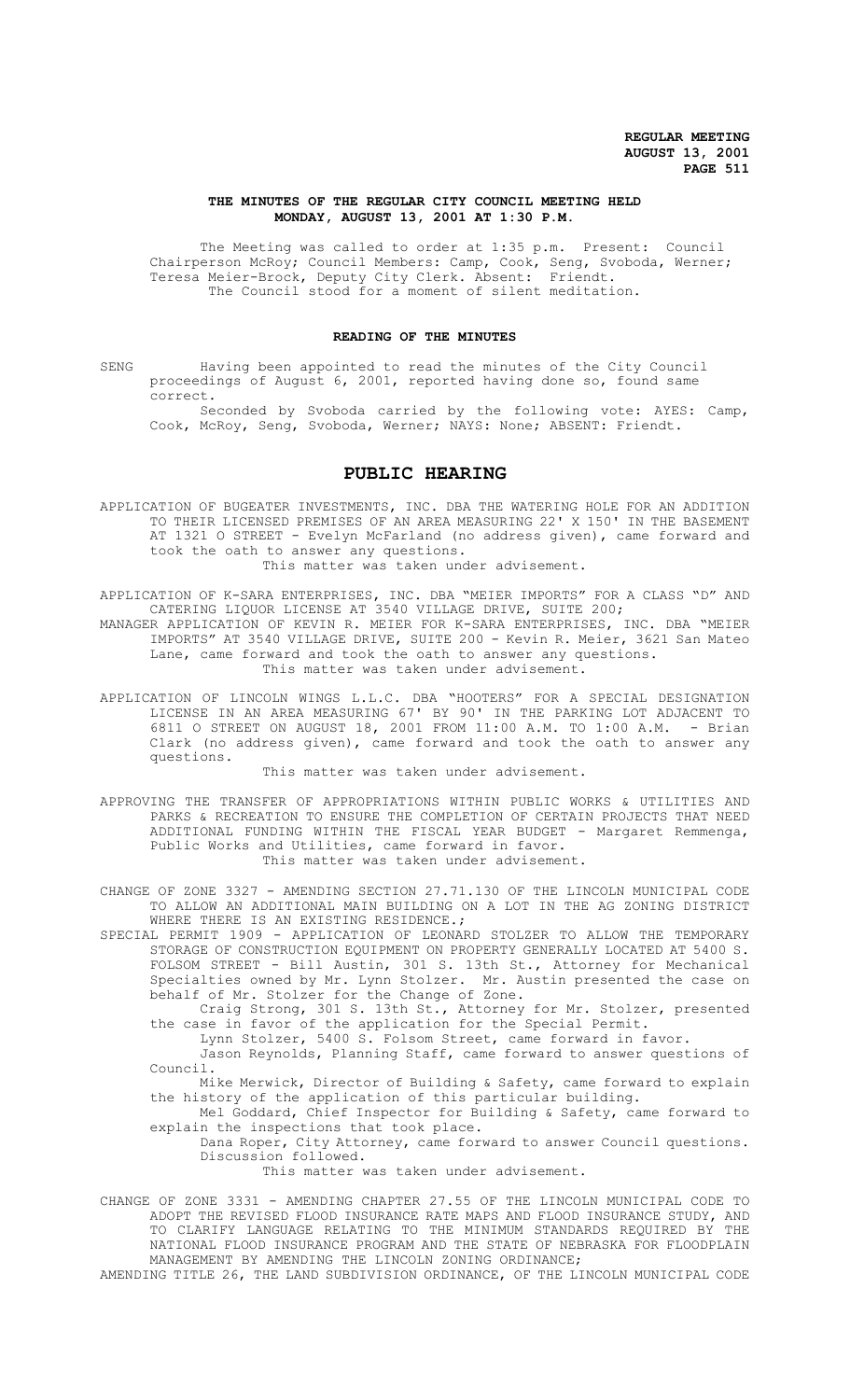TO ADD SECTION 26.07.115 AND TO AMEND SECTIONS 26.07.120 AND 26.15.040 TO ADOPT THE REVISED FLOOD INSURANCE RATE MAPS AND FLOOD INSURANCE STUDY AND TO CLARIFY LANGUAGE RELATING TO THE MINIMUM STANDARDS REQUIRED BY THE NATIONAL FLOOD INSURANCE PROGRAM AND THE STATE OF NEBRASKA FOR FLOODPLAIN MANAGEMENT - Nicole Fleck-Tooze, Public Works and Utilities Dept., came forward to explain that this is basically a housekeeping item and that it clarifies the language of floodplain management.

Danny Walker, 427 "E" Street, came forward in opposition to these two items.

Mike Morosin, 2055 "S" St., Past President of Malone Neighborhood Assoc. came forward in opposition to these two items.

Discussion by Council followed. This matter was taken under advisement.

APPROVING CHEERLEADER'S AT 5560 S. 48TH STREET AS A KENO SATELLITE SITE - John Hewitt of Big Red Keno came forward in favor of this application. This matter was taken under advisement.

APPROVING THE PIT CREW AT 3223 CORNHUSKER HIGHWAY AS A KENO SATELLITE SITE - John Hewitt of Big Red Keno came forward in favor of this application and to answer questions posed by Council.

This matter was taken under advisement.

APPROVING AN AMENDMENT TO THE NORTH 27TH STREET REDEVELOPMENT PLAN TO ADD A PROJECT THAT INCLUDES THE PURCHASE AND DEMOLITION OF THE OLD MIDAS MUFFLER BUILDING GENERALLY LOCATED AT 601 NORTH 27TH STREET - Wynn Hjermstad of Urban Development Staff, came forward in favor of the purchase of property on North 27th Street, and to answer questions posed by Council. Mike Morosin, 2055 "S" St., Past President of Malone Neighborhood

Assoc., came forward in favor of this as it benefits the neighborhood. This matter was taken under advisement.

SPECIAL PERMIT 1873 - APPEAL OF SPRINT SPECTRUM, L.P., FROM THE PLANNING

COMMISSION DENIAL OF SPECIAL PERMIT 1873 FOR AUTHORITY TO CONSTRUCT A 90' TALL WIRELESS COMMUNICATIONS FACILITY AND WAIVER OF THE FALL ZONE, ON PROPERTY GENERALLY LOCATED AT 4700 ANTELOPE CREEK ROAD - Dana Roper, City Attorney came forward to explain that since this is an appeal, the neighbors will go first in their testimony.

Topher Anderson, 4601 S. 46th Street, came forward in opposition to the cell tower being located in the neighborhood.

Abigail Davis, Planning Staff, came forward to answer questions posed by Council.

Lois Hansen, 2611 So. 46th Street, came forward in opposition.

Lynn Johnson, Parks & Recreation, came forward to offer discussion with the applicant regarding the potential of using Roose Park for locating the tower.

Amelda Chronister, 2637 Antelope Circle, came forward in opposition. Allen Hansen (no address given), came forward in opposition.

Judy Strickler, 2610 Antelope Circle, came forward in opposition.

Harvey Cooper, 8712 West Dodge Road, Suite 300, Attorney representing Sprint, came forward to present the case explaining the case for the proposed location.

Mr. Richard Keith, Certified Appraiser, 1201 O Street, Suite 101, came forward to present his appraisal report of this property.

Ken Weber, Avoca, Iowa, representing Crickett Communications, came forward in favor of the Special Permit. His company plans to co-locate on the same tower.

John Hertzler, Everest Group, 268 N. 115th Street, Suite 4, Omaha , NE, came forward in favor.

Dana Roper, City Attorneys office, came forward to answer council questions.

Discussion followed.

This matter was taken under advisement.

APPROVING A WAIVER OF DESIGN STANDARDS TO EXTEND THE TIME FOR INSTALLATION OF A SANITARY SEWER IN LOT 9, CORNHUSKER BUSINESS PARK, ON PROPERTY GENERALLY LOCATED AT NORTH 70TH STREET AND HIGHWAY 6 - Carrie Pester, General Excavating, came forward in favor of time extension This matter was taken under advisement.

APPROVING A WAIVER OF DESIGN STANDARDS TO EXTEND THE TIME FOR INSTALLATION OF SIDEWALKS, STREET TREES, AND LANDSCAPE SCREENING IN LENOX VILLAGE SUBDIVISION, AND TO REVISE THE BONDING AMOUNTS, ON PROPERTY GENERALLY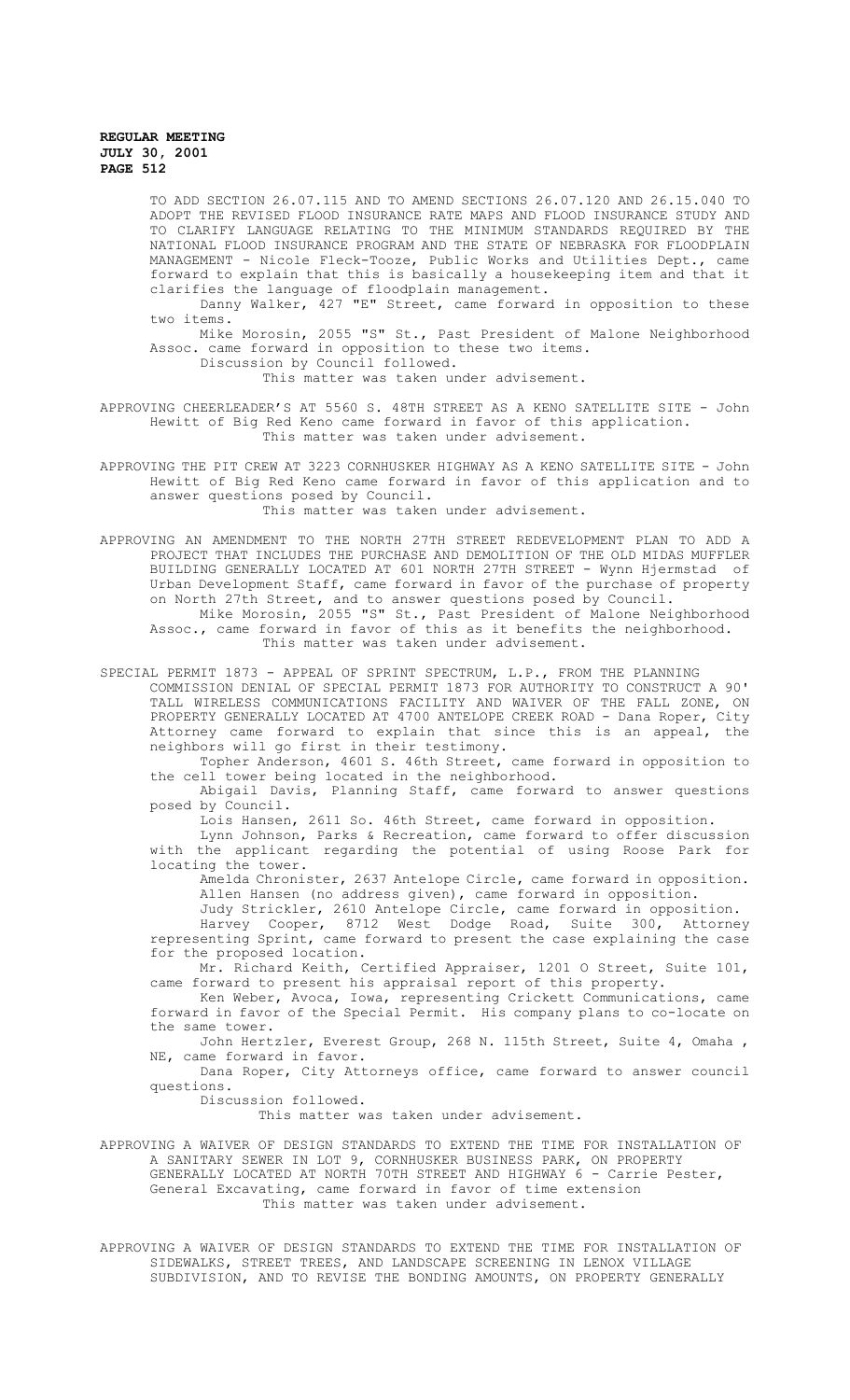LOCATED AT SOUTH 70TH STREET AND PIONEERS BLVD. - Jerry Cavan, Omaha, representing Lenox Village, came forward in favor. This matter was taken under advisement.

APPROVING A WAIVER OF DESIGN STANDARDS FOR STREET TREES ALONG INTERSTATE 80 IN THE NORTH CREEK COMMERCIAL CENTER, ON PROPERTY GENERALLY LOCATED AT FLETCHER AVE. AND TELLURIDE DRIVE - Mark Hunzeker, 530 S. 13th St., Suite B, Attorney for Hampton Enterprises, Inc. came forward in favor. This matter was taken under advisement.

SPECIAL PERMIT 1423C - APP-. OF DRU, GUY, & DAVID LAMMLE TO AMEND THE HIMARK ESTATES C.U.P. TO ADD LAND, INCREASE THE ASSIGNED NUMBER OF DWELLING UNITS FROM 240 TO 300 MULTI-FAMILY DWELLING UNITS & TO APPROVE THE SITE PLAN FOR THE MULTIPLE FAMILY AREA ON PROPERTY GENERALLY LOCATED AT THE NORTHEAST CORNER OF S.  $84^{\text{TH}}$  ST. & OLD CHENEY RD. - Mark Hunzeker, 530 S. 13th Street, Suite B, Attorney for Charter Group of Arizona, came forward in favor.

This matter was taken under advisement.

# **COUNCIL ACTION**

### **LIQUOR RESOLUTIONS**

APPLICATION OF BUGEATER INVESTMENTS, INC. DBA THE WATERING HOLE FOR AN ADDITION TO THEIR LICENSED PREMISES OF AN AREA MEASURING 22' X 150' IN THE BASEMENT AT 1321 O STREET - CLERK read the following resolution, introduced by Jon Camp, who moved its adoption for approval:<br>A-81016 BE IT RESOLVED by the City Council of the City of Linco BE IT RESOLVED by the City Council of the City of Lincoln, Nebraska: That after hearing duly had as required by law, consideration of the facts of this application, the Nebraska Liquor Control Act, and the pertinent City ordinances, the City Council recommends that the application of Bugeater Investments, Inc. dba "The Watering Hole" to expand its licensed premises by the addition of an area measuring 22 feet by 150 feet in the basement of the presently licensed premises located at 1321 O Street, Lincoln, Nebraska, be approved with the condition that the premise complies in every respect with all City and State regulations. BE IT FURTHER RESOLVED that the City Clerk is directed to transmit a copy of this resolution to the Nebraska Liquor Control Commission. Introduced by Jon Camp Seconded by Seng & carried by the following vote: AYES: Camp, Cook, McRoy, Seng, Svoboda, Werner; NAYS: None; ABSENT: Friendt. APPLICATION OF K-SARA ENTERPRISES, INC. DBA "MEIER IMPORTS" FOR A CLASS "D" AND CATERING LIQUOR LICENSE AT 3540 VILLAGE DRIVE, SUITE 200 - CLERK read the following resolution, introduced by Jon Camp, who moved its adoption for approval:<br>A-81017 BE IT RESOLVED b BE IT RESOLVED by the City Council of the City of Lincoln, Nebraska: That after hearing duly had as required by law, consideration of the facts of this application, the Nebraska Liquor Control Act, and the pertinent City ordinances, the City Council recommends that the application of K-Sara Enterprises, Inc. dba "Meier Imports" for a Class "D" and Catering liquor license at 3540 Village Drive, Suite 200, Lincoln, Nebraska, for the license period ending April 30, 2002, be approved with the condition that the premise complies in every respect with all city and state regulations. The City Clerk is directed to

Introduced by Jon Camp Seconded by Seng & carried by the following vote: AYES: Camp, Cook, McRoy, Seng, Svoboda, Werner; NAYS: None; ABSENT: Friendt.

transmit a copy of this resolution to the Nebraska Liquor Control

Commission.

MANAGER APPLICATION OF KEVIN R. MEIER FOR K-SARA ENTERPRISES, INC. DBA "MEIER IMPORTS" AT 3540 VILLAGE DRIVE, SUITE 200 - CLERK read the following resolution, introduced by Jon Camp, who moved its adoption for approval: A-81018 WHEREAS, K-Sara Enterprises, Inc. dba "Meier Imports" located at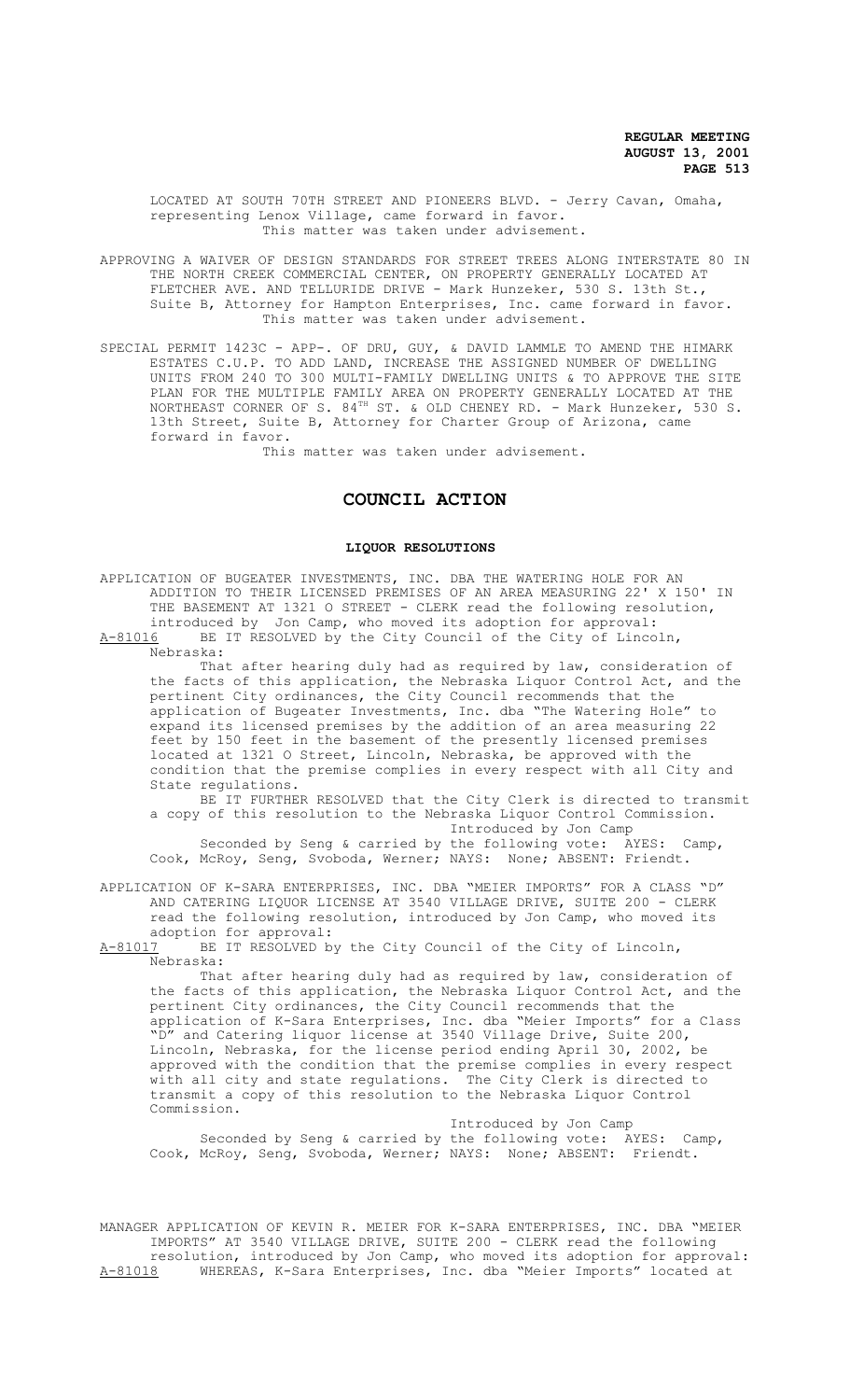> 3540 Village Drive, Suite 200, Lincoln, Nebraska has been approved for a Retail Class "D" and Catering liquor license, and now requests that Kevin R. Meier be named manager;

WHEREAS, Kevin R. Meier appears to be a fit and proper person to manage said business.

NOW, THEREFORE, BE IT RESOLVED by the City Council of the City of Lincoln, Nebraska:

That after hearing duly had as required by law, consideration of the facts of this application, the Nebraska Liquor Control Act, and the pertinent City ordinances, the City Council recommends that Kevin R. Meier be approved as manager of this business for said licensee. The City Clerk is directed to transmit a copy of this resolution to the Nebraska Liquor Control Commission.

Introduced by Jon Camp Seconded by Seng & carried by the following vote: AYES: Camp, Cook, McRoy, Seng, Svoboda, Werner; NAYS: None; ABSENT: Friendt.

APPLICATION OF LINCOLN WINGS L.L.C. DBA "HOOTERS" FOR A SPECIAL DESIGNATION LICENSE IN AN AREA MEASURING 67' BY 90' IN THE PARKING LOT ADJACENT TO 6811 O STREET ON AUGUST 18, 2001 FROM 11:00 A.M. TO 1:00 A.M. - CLERK read the following resolution, introduced by Jon Camp, who moved its adoption for approval:<br>A-81019 BE IT RESOLVED by

BE IT RESOLVED by the City Council of the City of Lincoln, Nebraska:

That after hearing duly had as required by law, consideration of the facts of this application, the Nebraska Liquor Control Act, and the pertinent City ordinances, the City Council recommends that the application of Lincoln Wings, L.L.C. d/b/a Hooters of Lincoln for a Special Designated License to cover an area measuring 67 feet by 90 feet in the parking lot at 6811 O Street, Lincoln, Nebraska, on August 18, 2001 from 11:00 a.m. to 1:00 a.m., be approved with the condition that the premise complies in every respect with all City and State regulations.

BE IT FURTHER RESOLVED the City Clerk is directed to transmit a copy of this resolution to the Nebraska Liquor Control Commission. Introduced by Jon Camp

Seconded by Seng & carried by the following vote: AYES: Camp, Cook, Seng, Svoboda, Werner; NAYS: McRoy; ABSENT: Friendt.

# **ORDINANCES - 2ND READING**

- APPROVING THE TRANSFER OF APPROPRIATIONS WITHIN PUBLIC WORKS & UTILITIES AND PARKS & RECREATION TO ENSURE THE COMPLETION OF CERTAIN PROJECTS THAT NEED ADDITIONAL FUNDING WITHIN THE FISCAL YEAR BUDGET - CLERK read an ordinance, introduced by Jon Camp, approving the transfer of appropriates within Public Works & Utilities and Parks & Recreation to ensure the completion of certain projects that need additional funding within the fiscal year budget, the second time.
- CHANGE OF ZONE 3327 AMENDING SECTION 27.71.130 OF THE LINCOLN MUNICIPAL CODE TO ALLOW AN ADDITIONAL MAIN BUILDING ON A LOT IN THE AG ZONING DISTRICT WHERE THERE IS AN EXISTING RESIDENCE - CLERK read an ordinance, introduced by Jon Camp, amending Section 27.71.130 of the Lincoln Municipal Code to allow an additional main building on a lot in the AG Zoning District where there is an existing residence, the second time.
- CHANGE OF ZONE 3331 AMENDING CHAPTER 27.55 OF THE LINCOLN MUNICIPAL CODE TO ADOPT THE REVISED FLOOD INSURANCE RATE MAPS AND FLOOD INSURANCE STUDY, AND TO CLARIFY LANGUAGE RELATING TO THE MINIMUM STANDARDS REQUIRED BY THE NATIONAL FLOOD INSURANCE PROGRAM AND THE STATE OF NEBRASKA FOR FLOODPLAIN MANAGEMENT BY AMENDING THE LINCOLN ZONING ORDINANCE - CLERK read an ordinance, introduced by Jon Camp, amending Chapter 27.55 of the Lincoln Municipal Code to adopt the revised flood insurance rates maps and flood insurance study, and to clarify language relating to the minimum standards required by the national flood insurance program and the State of Nebraska for Floodplain Management by amending the Lincoln Zoning Ordinance, the second time.
- AMENDING TITLE 26, THE LAND SUBDIVISION ORDINANCE, OF THE LINCOLN MUNICIPAL CODE TO ADD SECTION 26.07.115 AND TO AMEND SECTIONS 26.07.120 AND 26.15.040 TO ADOPT THE REVISED FLOOD INSURANCE RATE MAPS AND FLOOD INSURANCE STUDY AND TO CLARIFY LANGUAGE RELATING TO THE MINIMUM STANDARDS REQUIRED BY THE NATIONAL FLOOD INSURANCE PROGRAM AND THE STATE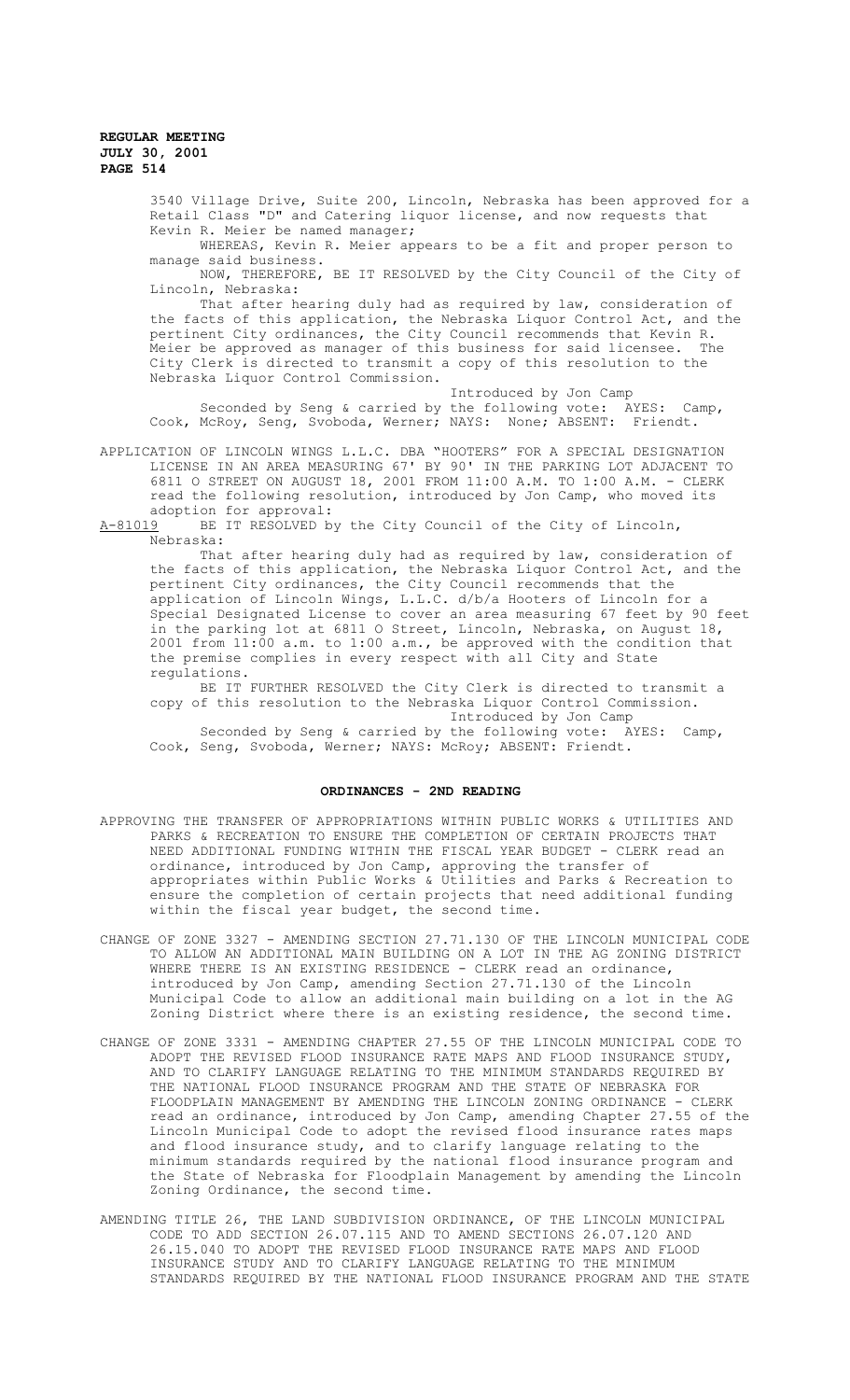OF NEBRASKA FOR FLOODPLAIN MANAGEMENT - Clerk read an ordinance, introduced by Jon Camp, Amending Title 26, the Land Subdivision Ordinance, of the Lincoln Municipal Code to add Section 26.07.115 and to amend Sections 26.07.120 and 26.15.040 to adopt the Revised Flood Insurance rate maps and Flood Insurance Study and to clarify language relating to the minimum standards required by the National Flood Insurance Program and the State of Nebraska for Floodplain Management, the second time.

#### **RESOLUTIONS**

APPROVING CHEERLEADER'S AT 5560 S. 48TH STREET AS A KENO SATELLITE SITE -<br>CLERK a Read the following resolution, introduced by Jonathan Cook, w Read the following resolution, introduced by Jonathan Cook, who moved its adoption:<br>A-81020 WHEREAS, the

WHEREAS, the City of Lincoln and the County of Lancaster, Nebraska have entered into an Interlocal Agreement for the purposes of providing for joint City-County keno lottery; and

WHEREAS, the City has entered into a contract for the operation of keno type lottery with Lincoln's Big Red Keno, Ltd., a Nebraska limited partnership; and

WHEREAS, Section 5 of the Interlocal Agreement and Section 3(b) of the Keno contract grant the City the authority to approve all satellite locations within the corporate limits of Lincoln; and

WHEREAS, all requirements under the Interlocal Agreement and the Keno contract governing the establishment and location of keno satellite sites have been met.

NOW, THEREFORE, BE IT RESOLVED by the City Council of the City of Lincoln, Nebraska that a keno satellite site is hereby authorized at the location of BBQ, Inc. dba Cheerleader's Bar & Grill, 5560 S. 48th Street, Lincoln, NE 68516.

The City Clerk is directed to return an executed copy of this Resolution to Cheerleaders, and a copy to Lincoln's Big Red Keno, Ltd. Introduced by Jonathan Cook

Seconded by Seng & carried by the following vote: AYES: Camp, Cook, McRoy, Seng, Svoboda, Werner; NAYS: None; ABSENT: Friendt.

APPROVING THE PIT CREW AT 3223 CORNHUSKER HIGHWAY AS A KENO SATELLITE SITE -<br>CLERK and the following resolution, introduced by Jonathan Cook, who Read the following resolution, introduced by Jonathan Cook, who moved its adoption:

A-81021 MHEREAS, the City of Lincoln and the County of Lancaster, Nebraska have entered into an Interlocal Agreement for the purposes of providing for joint City-County keno lottery; and

WHEREAS, the City has entered into a contract for the operation of keno type lottery with Lincoln's Big Red Keno, Ltd., a Nebraska limited partnership; and

WHEREAS, Section 5 of the Interlocal Agreement and Section 3(b) of the Keno contract grant the City the authority to approve all satellite locations within the corporate limits of Lincoln; and

WHEREAS, all requirements under the Interlocal Agreement and the Keno contract governing the establishment and location of keno satellite sites have been met.

NOW, THEREFORE, BE IT RESOLVED by the City Council of the City of Lincoln, Nebraska that a keno satellite site is hereby authorized at the location of the Pit Crew, 3223 Cornhusker Highway, Lincoln, NE 68504. The City Clerk is directed to return an executed copy of this Resolution to The Spigot Lounge, and a copy to Lincoln's Big Red Keno, Ltd.

Introduced by Jonathan Cook Seconded by Seng & carried by the following vote: AYES: Camp, Cook, McRoy, Seng, Svoboda, Werner; NAYS: None; ABSENT: Friendt.

SPECIAL PERMIT 1909 - APPLICATION OF LEONARD STOLZER TO ALLOW THE TEMPORARY STORAGE OF CONSTRUCTION EQUIPMENT ON PROPERTY GENERALLY LOCATED AT 5400 S. FOLSOM STREET - PRIOR to reading:

COOK Moved to amend Bill No. 01R-210 in the following manner: 1. On Page 2, line 1, insert a new paragraph 2 to read as follows:

> 2. This permit approves a reduction of the required lot area from 20 acres to seven acres.

2. Renumber the subsequent paragraphs accordingly. Seconded by Seng & carried by the following vote: AYES: Camp, Cook, McRoy, Seng, Svoboda, Werner; NAYS: None; ABSENT: Friendt. COOK Moved to delay action on Bill No. 01R-210 for one week to 8/20/01. Seconded by Seng & carried by the following vote: AYES: Camp,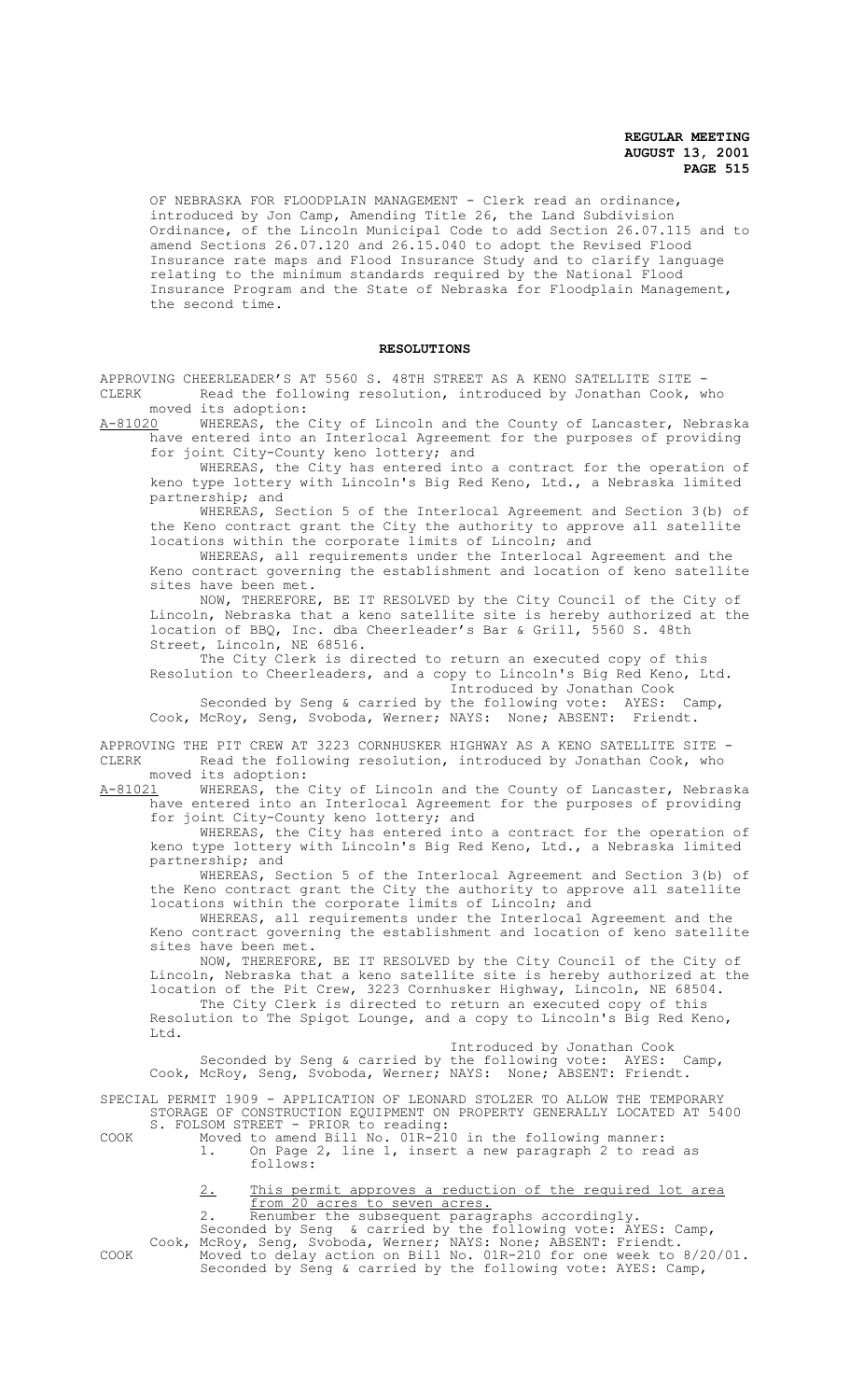Cook, McRoy, Seng, Svoboda, Werner; NAYS: None; ABSENT: Friendt.

APPROVING AN AMENDMENT TO THE NORTH 27TH STREET REDEVELOPMENT PLAN TO ADD A PROJECT THAT INCLUDES THE PURCHASE AND DEMOLITION OF THE OLD MIDAS MUFFLER BUILDING GENERALLY LOCATED AT 601 NORTH 27TH STREET - CLERK read the following resolution, introduced by Jonathan Cook, who moved its

adoption:<br><u>A-81022</u> WHE WHEREAS, the City Council on March 16, 1998 adopted Resolution No. A-78640 adopting the North 27th Street Redevelopment Plan as an

amendment to the Northeast Radial Reuse Area Redevelopment Plan; and WHEREAS, the Director of Urban Development has filed with the City Clerk amendments to the North 27th Street Redevelopment Plan to add a project for the purchase and demolition of the building at 601 North 27th Street to provide more landscaping, green space, and parking. Said plan amendments are attached hereto, and indicated by the underlined material as marked in Attachment "A", and made a part hereof by reference. The Director of Urban Development has reviewed said plan amendments and has found that they meet the conditions set forth in Neb. Rev. Stat. § 18-2113 (Reissue 1997); and

WHEREAS, on June 29, 2001 notice of public hearing was mailed, postage prepaid, to the president or chairperson of the governing body of each county, school district, community college, educational service unit, and natural resource district in which the real property subject to such plan is located and whose property tax receipts would be directly affected and to all registered neighborhood associations located in whole or in part within one mile radius of the area to be redeveloped setting forth the time, date, place, and purpose, of the public hearing to be held on July 11, 2001 before the Lincoln City - Lancaster County Planning Commission regarding the amendments to the North 27th Street Redevelopment Plan, a copy of said notice and list of said registered neighborhood associations having been attached hereto as Attachment "B" and "C" respectively; and

WHEREAS, said proposed amendments to the North 27th Street Redevelopment Plan have been submitted to the Lincoln-Lancaster County Planning Commission for review and recommendation, and said Planning Commission on July 11, 2001 found said request to be in conformance with the Comprehensive Plan and recommended approval thereof; and

WHEREAS, on August 3, 2001 a notice of public hearing was mailed, postage prepaid, to the foregoing governing bodies and registered neighborhood associations setting forth the time, date, place, and purpose of the public hearing before the City Council to be held on August 13, 2001 regarding the proposed amendments to the North 27th Street Redevelopment Plan, a copy of said notice having been attached hereto as Attachment "D"; and

WHEREAS, on July 27, 2001 and August 3, 2001 a notice of public hearing was published in the Lincoln Journal Star newspaper, setting forth the time, date, place, and purpose of the public hearing to be held on August 13, 2001 regarding the proposed amendments to the North 27th Street Redevelopment Plan, a copy of such notice having been attached hereto and marked as Attachment "E"; and

WHEREAS, on August 13, 2001 in the City Council Chambers of the County City Building, 555 South 10th Street, Lincoln, Nebraska, the City Council held a public hearing relating to the proposed amendments to the North 27th Street Redevelopment Plan and all interested parties were afforded at such public hearing a reasonable opportunity to express their views respecting said proposed plan; and

WHEREAS, the City, after public invitation (Specification No. 00- 060) entered into a redevelopment agreement to redevelop the west side of 27th Street between S and T Streets; and

WHEREAS, said redevelopment agreement requires the City to obtain access to and from the Project site at "T" Street; and WHEREAS, the owner of the adjacent property is willing to sell the

property to the City for purposes of such access and other uses consistent with the plan; and

WHEREAS, the City Council has duly considered all statements made and materials submitted relating to said proposed amendments. NOW, THEREFORE, IT IS FOUND AND DETERMINED by the City Council of the City of Lincoln, Nebraska as follows:

1. That the North 27th Street Redevelopment Plan as modified by the proposed amendments is described in sufficient detail and is designed with the general purpose of accomplishing a coordinated,

adjusted, and harmonious development of the City which will promote general health, safety, and welfare, sound design and arrangement, the wise and efficient expenditure of public funds, and the prevention of the reoccurrence of unsanitary or unsafe dwelling accommodations or conditions of blight.

2. That the North 27th Street Redevelopment Plan as modified by the proposed amendments is feasible and in conformity with the general plan for the development of the City of Lincoln as a whole and said plan as modified by the proposed amendment is in conformity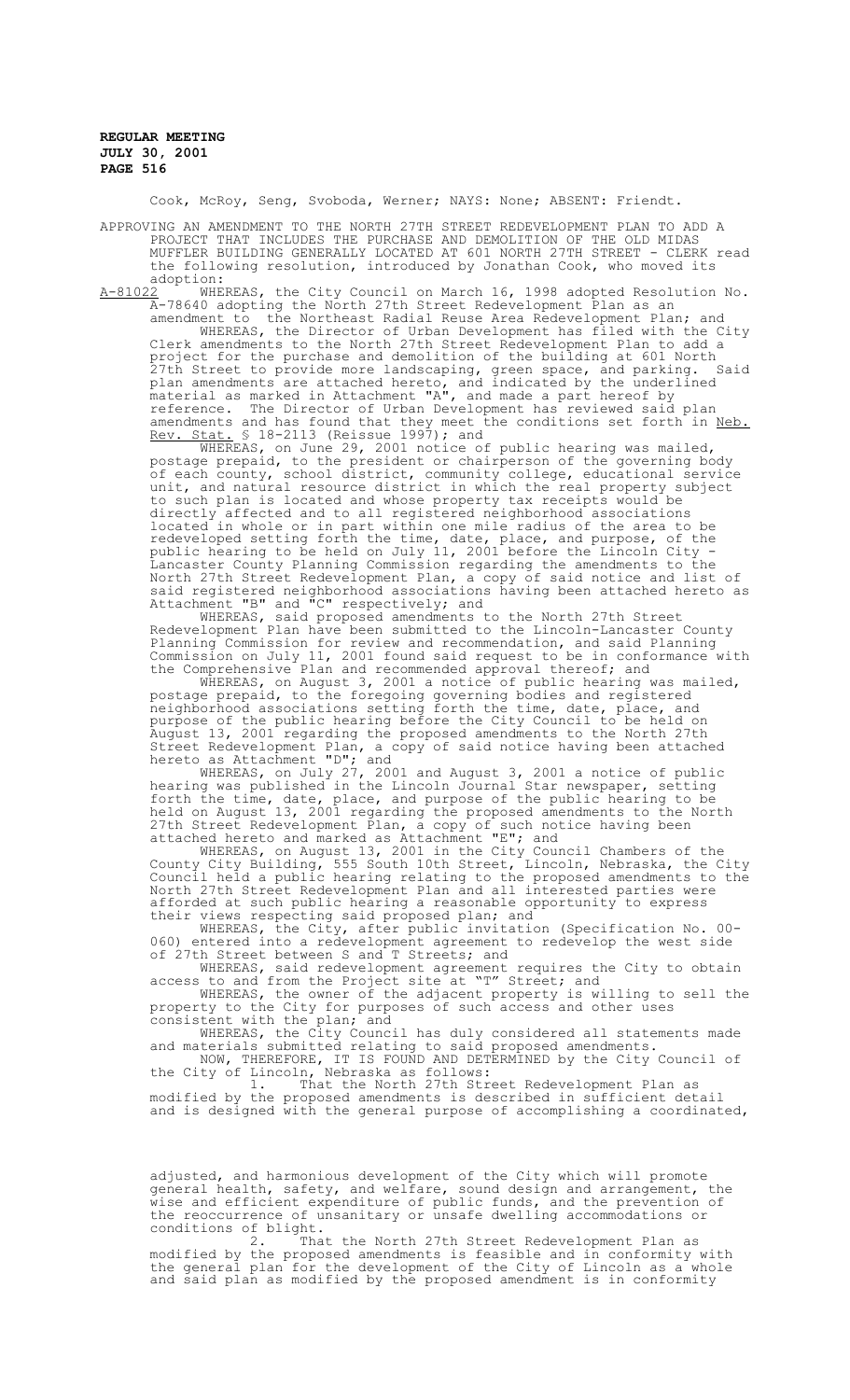with the legislative declarations, and the determinations set forth in the Community Development Law. BE IT RESOLVED by the City Council of the City of Lincoln,<br>Nebraska: Nebraska: That pursuant to the provisions of the Nebraska Community Development Law and in light of the foregoing findings and determinations, the amendments to the North 27th Street Redevelopment Plan attached hereto as Attachment "A" are hereby accepted and approved by the City Council as the governing body for the City of Lincoln. BE IT FURTHER RESOLVED that the Urban Development Director or her authorized representative is hereby authorized and directed to take all steps necessary to implement the provisions of said amendments to the North 27th Street Redevelopment Plan. BE IT STILL FURTHER RESOLVED that it is intended that this resolution and the modifications adopted herein are supplemental hereto

to the findings, approvals, and authorizations set forth in Resolution No. A-68614, Resolution No. A-69540, Resolution No. A-72716, Resolution No. A-77342, Resolution No. A-78640, Resolution No. A-78927, Resolution No. A-80067, and Resolution No. A-80494. Introduced by Jonathan Cook

Seconded by Seng & carried by the following vote: AYES: Camp, Cook, McRoy, Seng, Svoboda, Werner; NAYS: None; ABSENT: Friendt.

SPECIAL PERMIT 1873 - APPEAL OF SPRINT SPECTRUM, L.P., FROM THE PLANNING COMMISSION DENIAL OF SPECIAL PERMIT 1873 FOR AUTHORITY TO CONSTRUCT A 90' TALL WIRELESS COMMUNICATIONS FACILITY AND WAIVER OF THE FALL ZONE, ON PROPERTY GENERALLY LOCATED AT 4700 ANTELOPE CREEK ROAD - PRIOR to reading:

CAMP Moved to place Bill No. 01R-212 on Pending for 30 days, while applicant looks at the Total site and the Roose Park area for location. Seconded by Seng & carried by the following vote: AYES: Camp, Cook, McRoy, Seng, Svoboda, Werner; NAYS: None; ABSENT: Friendt.

APPROVING A WAIVER OF DESIGN STANDARDS FOR STREET LIGHTS IN THE TALLOW WOOD ADDITION, ON PROPERTY GENERALLY LOCATED AT HICKORY CREST ROAD AND JACK PINE COURT - CLERK read the following resolution, introduced by Jonathan Cook, who moved its adoption:<br>A-81023 WHEREAS, the Final Plat

WHEREAS, the Final Plat of Tallow Wood Addition was previously approved by the City of Lincoln; and

WHEREAS, one of the conditions of approval of said Final Plat pursuant to Lincoln Municipal Code Section 26.27.070 was the requirement for the installation of private street lights along Tallowood Circle within said Plat; and

WHEREAS, applicant has requested a modification to waive said requirement pursuant to § 26.31.010 of the Lincoln Municipal Code; and WHEREAS, the Planning Commission has reviewed said request and has made recommendations thereon; and

WHEREAS, the City Council finds that the strict application of all requirements would result in actual difficulties or substantial hardship or injustice to the property owner.

NOW, THEREFORE, BE IT RESOLVED by the City of Lincoln, Nebraska: That the requirement of Section 26.27.070 of the Lincoln Municipal Code requiring the installation of street lights along both sides of the streets within the Final Plat of Tallow Wood is hereby waived. That all other conditions for approval of the Final Plat of Tallow Wood Addition shall remain in full force and effect.

Introduced by Jonathan Cook<br>the following vote: AYES: Camp, Seconded by Seng & carried by the following vote: AYES: Camp, Cook, McRoy, Seng, Svoboda, Werner; NAYS: None; ABSENT: Friendt.

APPROVING A WAIVER OF DESIGN STANDARDS TO EXTEND THE TIME FOR INSTALLATION OF A SANITARY SEWER IN LOT 9, CORNHUSKER BUSINESS PARK, ON PROPERTY GENERALLY LOCATED AT NORTH 70TH STREET AND HIGHWAY 6 - CLERK read the following resolution, introduced by Jonathan Cook, who moved its adoption:<br>A-81024 WHEREAS, Trillium Corporation previously submitted and rec A-81024 MHEREAS, Trillium Corporation previously submitted and received

approval of an Administrative Final Plat designated as Cornhusker Business Center by the Lincoln-Lancaster County Planning Commission; and WHEREAS, the conditions of approval for said Administrative Final Plat included installation of a sanitary sewer in Lot 9, Cornhusker Business Park to be completed by April 11, 1996; and

WHEREAS, FDH 2, L.L.C., successor in interest to Trillium Corporation, hereinafter referred to as "Subdivider" is requesting an extension of the completion date for installation of sanitary sewers in Lot 9 from 2 years to 20 years or until the land is developed, whichever occurs first; and

WHEREAS, the Lincoln City - Lancaster County Planning Commission has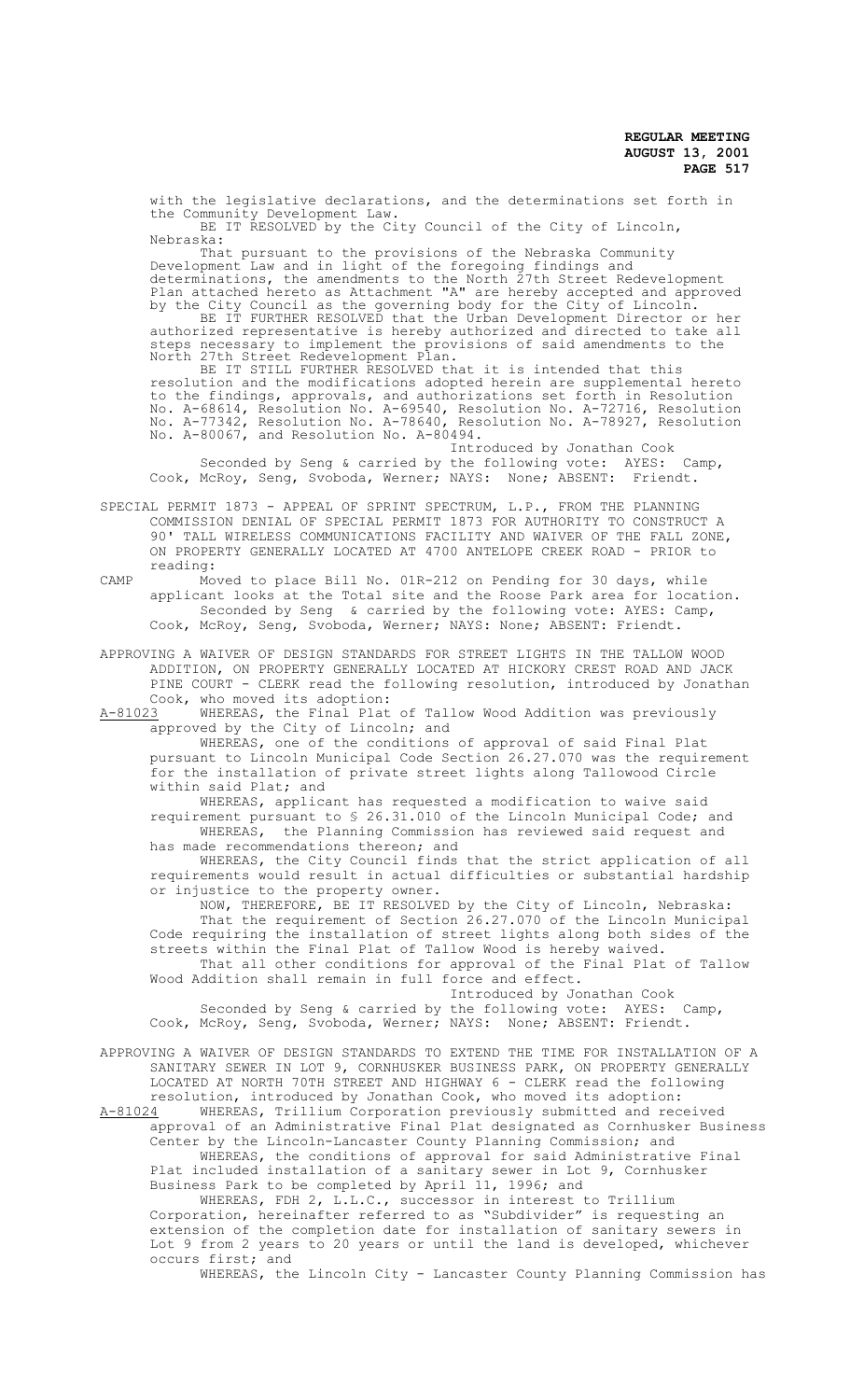> reviewed said request for the waiver of design standards and recommends approval of a four-year extension of the time for installation of said sanitary sewer with a recalculation of the bond amount and the posting of a new bond.

NOW, THEREFORE, BE IT RESOLVED by the City Council of the City of Lincoln, Nebraska:

That Cornhusker Business Center is surrounded by such development or unusual conditions that strict application of the subdivision requirements would result in actual difficulties or substantial hardship and therefore the requirements of Section 26.27.040 providing sanitary sewers be installed within 2 years following approval of the Administrative Final Plat is waived to allow said improvement within Lot 9 to be installed within four years from the date of approval of this waiver, provided that:

a. Subdivider furnish a bond, escrow, or security agreement approved by the City Law Department in an amount the Department of Public Works deems sufficient to guarantee the current cost for installation of said improvement.<br>b. All o

All other conditions for approval of the Administrative Final Plat of Cornhusker Business Center shall remain in full force and effect. Introduced by Jonathan Cook

Seconded by Seng & carried by the following vote: AYES: Camp, Cook, McRoy, Seng, Svoboda, Werner; NAYS: None; ABSENT: Friendt.

APPROVING A WAIVER OF DESIGN STANDARDS TO EXTEND THE TIME FOR INSTALLATION OF SIDEWALKS, STREET TREES, AND LANDSCAPE SCREENING IN LENOX VILLAGE SUBDIVISION, AND TO REVISE THE BONDING AMOUNTS, ON PROPERTY GENERALLY LOCATED AT SOUTH 70TH STREET AND PIONEERS BLVD. - PRIOR to reading:

COOK Moved to amend Bill No. 01R-215 in the following manner: On Page 1, line 12, delete the words "future development of the lots within Lenox Village would most likely" and insert in lieu thereof the following: street widening projects on Pioneers and 70th Streets would.

Seconded by Seng & carried by the following vote: AYES: Camp, Cook, McRoy, Seng, Svoboda, Werner; NAYS: None; ABSENT: Friendt. CLERK Read the following resolution, introduced by Jonathan Cook, who

moved its adoption:

A-81025 WHEREAS, Slosburg Company, hereinafter referred to as "Subdivider", previously submitted and received approval of a Final Plat designated as Lenox Village Addition by the Lincoln-Lancaster County Planning Commission; and

WHEREAS, the conditions of approval for said Final Plat included installation of sidewalks, street trees and landscape screens within Lenox Village Subdivision to be completed by September 29, 2001 for sidewalks and street trees and September 29, 1999 for the landscape screen; and

WHEREAS, Subdivider is requesting an extension of the completion date for installation of sidewalks, street trees and landscape screen to September 29, 2003 or at the time of the development in the lot in accordance with the use permit, whichever first occurs; and

WHEREAS, <del>future development of the lots within Lenox Village would</del> **Hikely** street widening projects on Pioneers and 70th Streets would cause damage to improvements if installed now.

NOW, THEREFORE, BE IT RESOLVED by the City Council of the City of Lincoln, Nebraska:

That Lenox Village Addition is surrounded by such development or unusual conditions that strict application of the subdivision requirements would result in actual difficulties or substantial hardship and the following modifications to the subdivision agreement are therefore approved

a. The requirements of Sections 26.27.020, 26.27.080 and 26.27.090 providing sidewalks, landscape screening, and street trees be installed within 4, 2, and 4 years, respectively, following approval of the final plat are waived on or adjacent to Lots 1 and 3, Block 1, Lenox Village to allow said improvements to be installed by September 29, 2003.

b. The requirement of Section 26.27.080 providing a landscape screen be installed within 2 years following approval of the final plat is waived for Lot 2, Block 1, Lenox Village Addition to allow said improvements to be installed at such time as the property is developed or by September 29, 2003 whichever first occurs.

BE IT FURTHER RESOLVED that the Subdivider shall furnish a bond, escrow or security agreement approved by the City Law Department in the amount of \$95,175 to guarantee the installation of off-site improvements  $($ \$65,000 - sidewalks; \$23,250 - street trees; and \$6,925 - landscape screening) within Lenox Village Addition.

That all other conditions for approval of the Final Plat of Lenox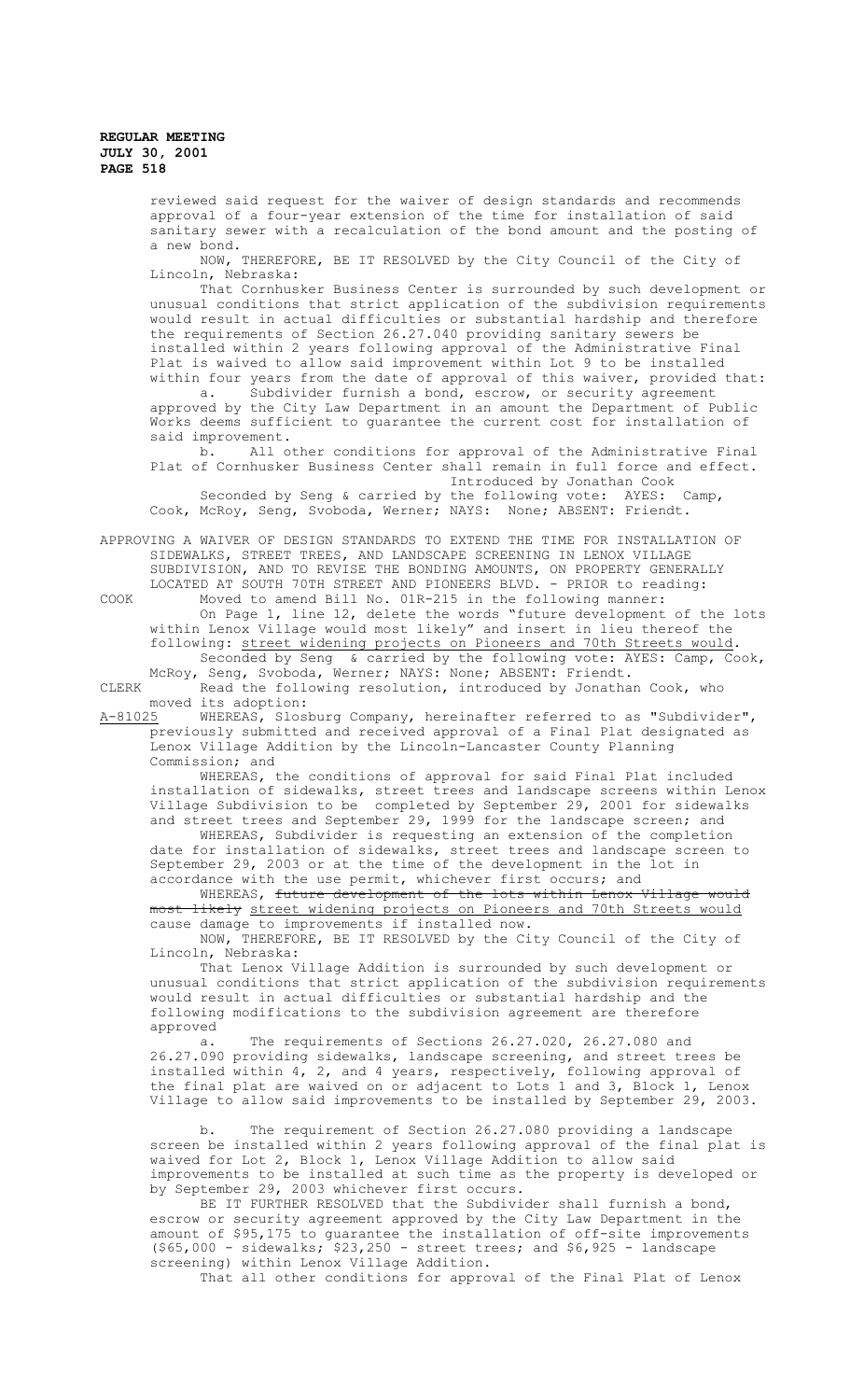Village Addition shall remain in full force and effect.

Introduced by Jonathan Cook Seconded by Seng & carried by the following vote: AYES: Camp, Cook, McRoy, Seng, Svoboda, Werner; NAYS: None; ABSENT: Friendt.

APPROVING A WAIVER OF DESIGN STANDARDS FOR STREET TREES ALONG INTERSTATE 80 IN

THE NORTH CREEK COMMERCIAL CENTER, ON PROPERTY GENERALLY LOCATED AT FLETCHER AVE. AND TELLURIDE DRIVE - CLERK read the following resolution, introduced by Jonathan Cook, who moved its adoption:<br>A-81026 WHEREAS, the Preliminary Plat of North Creek Co

WHEREAS, the Preliminary Plat of North Creek Commercial Center was previously approved by the City of Lincoln on July 30, 2001; and

WHEREAS, one of the conditions of approval of said Plat is the requirement under Section 26.27.090 of the Lincoln Municipal Code that the Subdivider install street trees along both sides of the streets within said Plat; and

WHEREAS, applicant has requested a modification to waive said requirement along Interstate 80 pursuant to § 26.31.010 of the Lincoln Municipal Code; and<br>WHEREAS, the

the Planning Commission has reviewed said request and has made recommendations thereon; and

WHEREAS, the City Council finds that the strict application of all requirements would result in actual difficulties or substantial hardship or injustice to the property owner.

NOW, THEREFORE, BE IT RESOLVED by the City of Lincoln, Nebraska: That the requirement of Section 26.27.090 of the Lincoln Municipal Code requiring the installation of street trees along both sides of the streets within the Preliminary Plat of North Creek Commercial Center is hereby waived along Interstate 80.

That all other conditions for approval of the Administrative Final Plat of Farmer's Bank Addition shall remain in full force and effect. Introduced by Jonathan Cook

Seconded by Seng & carried by the following vote: AYES: Camp, Cook, McRoy, Seng, Svoboda, Werner; NAYS: None; ABSENT: Friendt.

ACCEPTING THE REPORT OF NEW AND PENDING CLAIMS AGAINST THE CITY AND APPROVING DISPOSITION OF CLAIMS SET FORTH THEREIN FOR THE PERIOD OF JULY 16 - 31, 2001 - CLERK read the following resolution, introduced by Jonathan Cook, who moved its adoption:<br>A-81027 BE IT RESOLVED by

BE IT RESOLVED by the City Council of the City of Lincoln, Nebraska: That the claims listed in the attached report, marked as Exhibit "A", dated August 1, 2001, of various new and pending tort claims filed against the City of Lincoln with the Office of the City Attorney or the Office of the City Clerk, as well as claims which have been disposed of, are hereby received as required by Neb. Rev. Stat. § 13-905 (Reissue 1997). The dispositions of claims by the Office of the City Attorney, as shown by the attached report, are hereby approved:

|  | DENIED             |          | ALLOWED        |          |
|--|--------------------|----------|----------------|----------|
|  | Nancy L. Luginbill | \$165.00 | Jake Kramer    | \$283.85 |
|  |                    |          | Odilio Linares | 169.40   |
|  |                    |          | Sandra Stodola | 3,500.00 |

The City Attorney is hereby directed to mail to the various claimants listed herein a copy of this resolution which shows the final disposition of their claim.

 Introduced by Jonathan Cook Seconded by Seng & carried by the following vote: AYES: Camp, Cook, McRoy, Seng, Svoboda, Werner; NAYS: None; ABSENT: Friendt.

SPECIAL PERMIT 1423C - APP-. OF DRU, GUY, & DAVID LAMMLE TO AMEND THE HIMARK ESTATES C.U.P. TO ADD LAND, INCREASE THE ASSIGNED NUMBER OF DWELLING UNITS FROM 240 TO 300 MULTI-FAMILY DWELLING UNITS & TO APPROVE THE SITE PLAN FOR THE MULTIPLE FAMILY AREA ON PROPERTY GENERALLY LOCATED AT THE NORTHEAST CORNER OF S.  $84^{\text{TH}}$  ST. & OLD CHENEY RD. - PRIOR to reading:

COOK Moved to delay action on Bill No. 00R-64 for one week and have Public Hearing on 8/20/01. Seconded by Seng & carried by the following vote: AYES: Camp, Cook,

McRoy, Seng, Svoboda, Werner; NAYS: None; ABSENT: Friendt.

APPLICATION OF SPECIAL OLYMPICS NEBRASKA TO CONDUCT A RAFFLE WITHIN THE CITY OF LINCOLN FROM SEPTEMBER 1, 2001 THROUGH NOVEMBER 30, 2001 - CLERK read the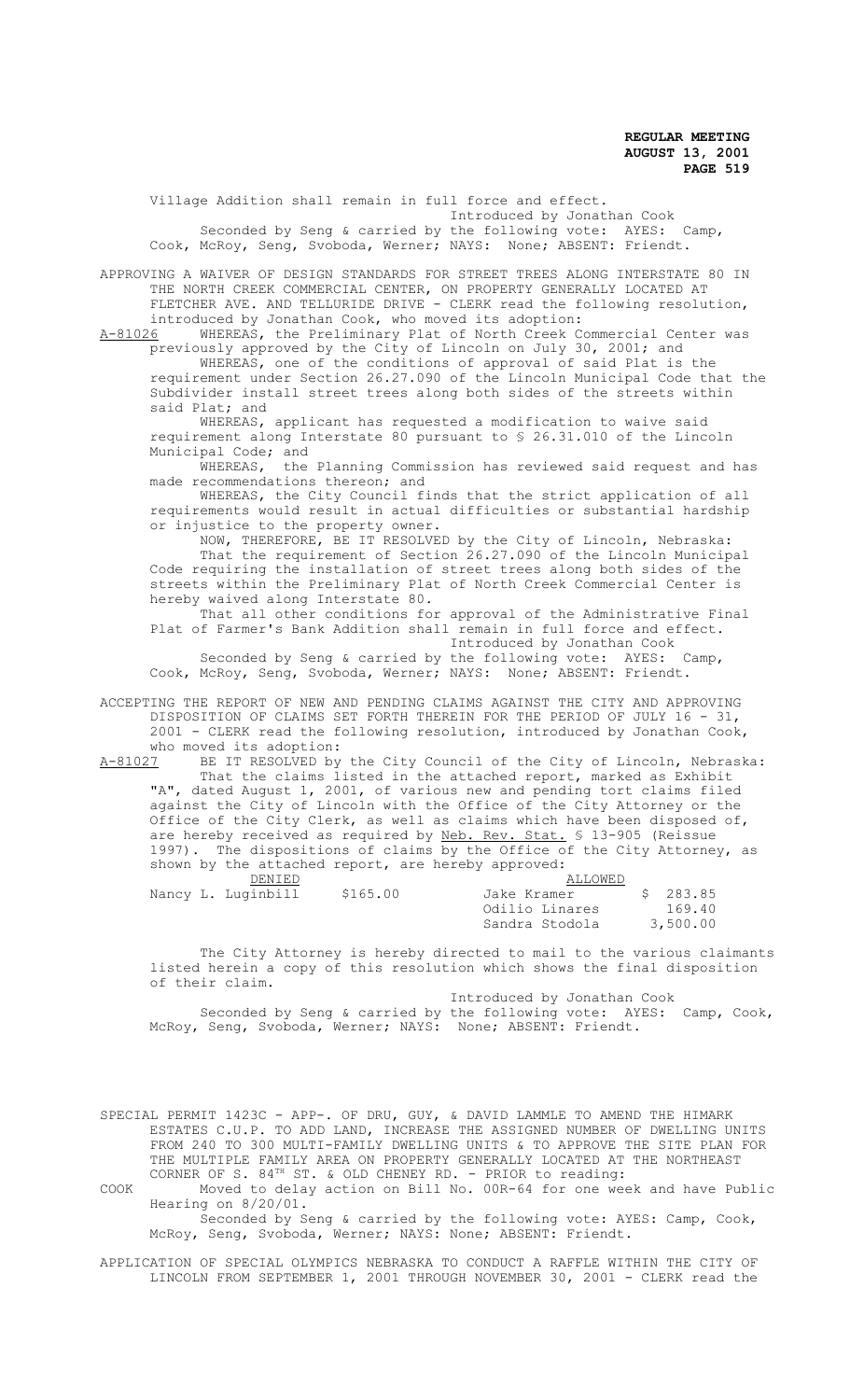following resolution, introduced by Jonathan Cook, who moved its adoption:<br>A-81028 WHEREAS, Special Olympics Nebraska has made application for a permit WHEREAS, Special Olympics Nebraska has made application for a permit to conduct a raffle in the City of Lincoln pursuant to Chapter 9.32 of the Lincoln Municipal Code; and

WHEREAS, said application complies with all of the requirements of Section 9.32.030 of the Lincoln Municipal Code.

NOW, THEREFORE, BE IT RESOLVED by the City Council of the City of Lincoln, Nebraska:

That, after public hearing duly had as required by Section 9.32.050 of the Lincoln Municipal Code, the City Council does hereby grant a permit to Special Olympics Nebraska to conduct a raffle in the City of Lincoln in accordance with the application filed by Brigette Young. The City Clerk is directed to issue a permit upon the payment by the applicant of the required fee, said permit to be valid only for the specific lotteries described in said application and only for a period of one year from the date of approval of this resolution. Said permit shall be subject to all of the conditions and requirements of Chapter 9.32 of the Lincoln Municipal Code.

BE IT FURTHER RESOLVED that pursuant to Section 9.32.080 of the Lincoln Municipal Code, a tax of 5% is imposed upon the gross proceeds received from the sale of raffle chances or tickets within the City of Lincoln, which tax shall be due no later than sixty (60) days after the conclusion of each raffle to be conducted hereunder, and if unpaid at that time, shall thereafter be delinquent.

Introduced by Jonathan Cook Seconded by Seng & carried by the following vote: AYES: Camp, Cook, McRoy, Seng, Svoboda, Werner; NAYS: None; ABSENT: Friendt.

SETTING THE HEARING DATE OF MONDAY, AUGUST 20, 2001 AT 1:30 P.M. FOR THE APP. OF WILDERNESS RIDGE LLC, DBA WILDERNESS RIDGE GOLF COURSE TO INCLUDE ENTIRE GOLF COURSE LOCATED AT 1800 BOX CANYON CIRCLE - CLERK read the following resolution, introduced by Jonathan Cook, who moved its adoption: A-81029 BE IT RESOLVED by the City Council, of the City of Lincoln, that a

hearing date is hereby fixed for Mon., August 20, 2001 at 1:30 p.m. or as soon thereafter as possible in the City Council Chambers, County-City Building, 555 S. 10th St., Lincoln, NE, for the purpose of considering the App. of Wilderness Ridge LLC, dba Wilderness Ridge Golf Course to include the entire golf course located at 1800 Box Canyon Circle. If the Police Dept. is unable to complete the investigation by said time, a new hearing date will be set.

Introduced by Jonathan Cook Seconded by Seng & carried by the following vote: AYES: Camp, Cook, McRoy, Seng, Svoboda, Werner; NAYS: None; ABSENT: Friendt.

SETTING THE HEARING DATE OF MONDAY, AUGUST 27, 2001 AT 1:30 P.M. FOR THE MANAGER APP. OF ROBERT E. MARSHALL FOR CONCORD NEIGHBORHOOD CORPORATION, DBA APPLEBEE'S NEIGHBORHOOD GRILL & BAR AT 3730 VILLAGE DRIVE; 6100 "O" STREET; 3951 NORTH 27TH STREET AND 1133 "Q" STREET - CLERK read the following resolution, introduced by Jonathan Cook, who moved its adoption:<br>A-81030 BE IT RESOLVED by the City Council, of the City of Lincoln

BE IT RESOLVED by the City Council, of the City of Lincoln, that a hearing date is hereby fixed for Mon., August 27, 2001 at 1:30 p.m. or as soon thereafter as possible in the City Council Chambers, County-City Building, 555 S. 10th St., Lincoln, NE, for the purpose of considering the Man. App. of Robert E. Marshall for Concord Neighborhood Corporation dba Applebee's Neighborhood Grill & Bar located at 3720 Village Drive; 6100 "O" Street; 3951 North 27th Street; and 1133 Q Street. If the Police Dept. is unable to complete the investigation by said

time, a new hearing date will be set.

Introduced by Jonathan Cook Seconded by Seng & carried by the following vote: AYES: Camp, Cook, McRoy, Seng, Svoboda, Werner; NAYS: None; ABSENT: Friendt.

SETTING THE HEARING DATE OF MONDAY, AUGUST 27, 2001 AT 1:30 P.M. FOR THE MANAGER APP. OF CHAD R. MEISTER FOR DHABS LLC, DBA BARRYMORE'S LOCATED AT 124 N. 13TH STREET - CLERK read the following resolution, introduced by Jonathan Cook, who moved its adoption:<br>A-81031 BE IT RESOLVED by the C

A-81031 BE IT RESOLVED by the City Council, of the City of Lincoln, that a hearing date is hereby fixed for <u>Mon., August 27, 2001 at 1:30 p.m.</u> or as soon thereafter as possible in the City Council Chambers, County-City Building, 555 S. 10th St., Lincoln, NE, for the purpose of considering the Man. App. of Chad R. Meister for DHABS LLC dba Barrymore's located at 124 N. 13th Street.

If the Police Dept. is unable to complete the investigation by said time, a new hearing date will be set.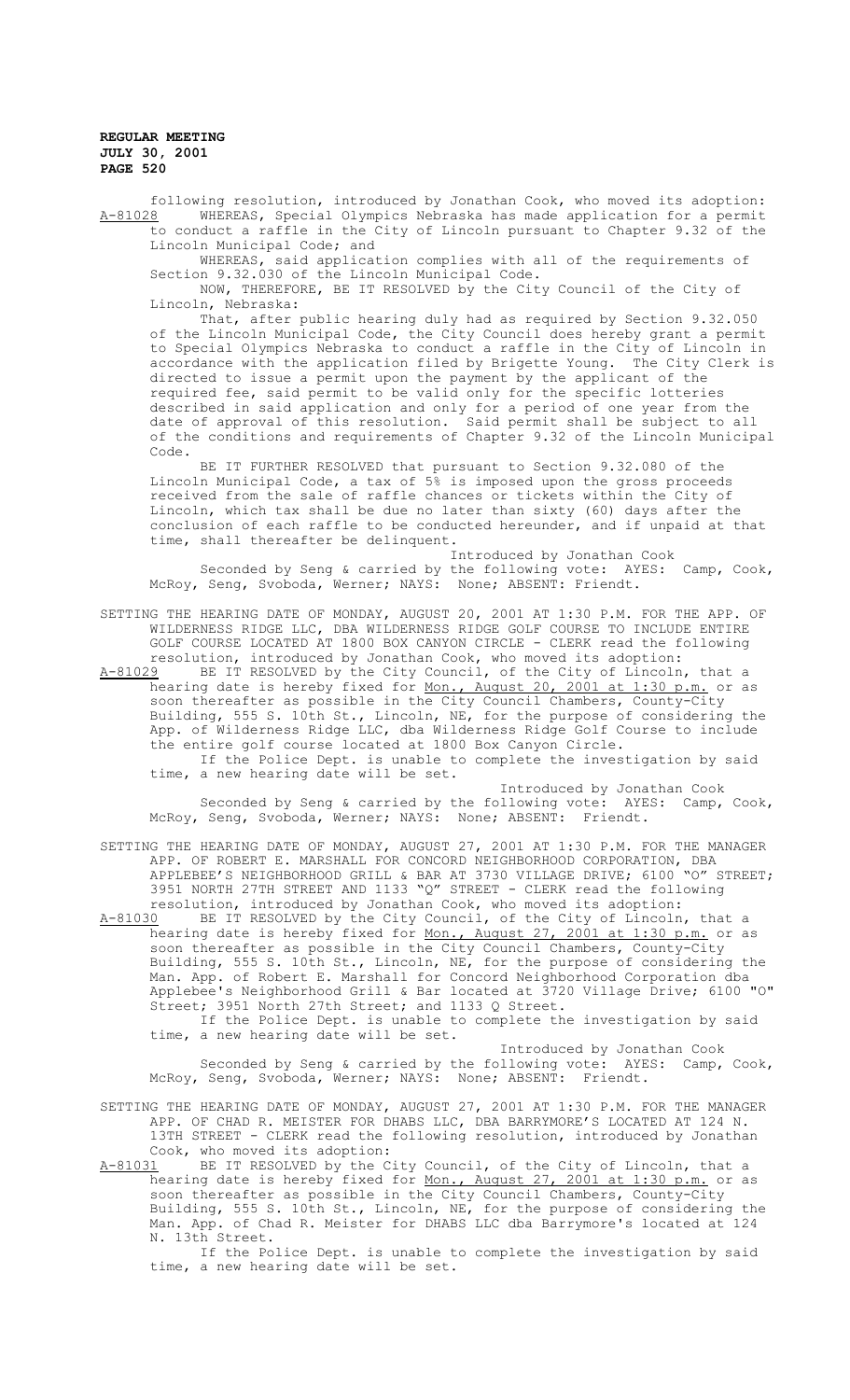Introduced by Jonathan Cook Seconded by Seng & carried by the following vote: AYES: Camp, Cook, McRoy, Seng, Svoboda, Werner; NAYS: None; ABSENT: Friendt.

SETTING THE HEARING DATE OF AUGUST 27, 2001 AT 1:30 P.M. FOR DESTINY PRODUCTIONS INC. DBA "STAR CITY DINNER THEATRE" FOR A CLASS K, CATERING LICENSE, LOCATED AT 803 "Q" STREET, 2ND FLOOR - CLERK read the following resolution,

introduced by Jonathan Cook, who moved its adoption:<br>A-81032 BE IT RESOLVED by the City Council, of the Cit A-81032 BE IT RESOLVED by the City Council, of the City of Lincoln, that a hearing date is hereby fixed for <u>Mon., August 27, 2001 at 1:30 p.m.</u> or as soon thereafter as possible in the City Council Chambers, County-City Building, 555 S. 10th St., Lincoln, NE, for the purpose of considering the App. of Destiny Productions Inc, dba "Star City Dinner Theatre" for a Class K Catering license at 830 "Q" St., 2nd Floor.

If the Police Dept. is unable to complete the investigation by said time, a new hearing date will be set.

Introduced by Jonathan Cook Seconded by Seng & carried by the following vote: AYES: Camp, Cook, McRoy, Seng, Svoboda, Werner; NAYS: None; ABSENT: Friendt.

### **PETITIONS AND COMMUNICATIONS**

#### **The following have been referred to the Law Dept.:**

Petition to Vacate Public Way of South 92\1st Street between Pine Lake Road and Highway 2, submitted by Andermatt, L.L.C. and Westcor, L.L.C.

Petition to Vacate Public Way of sidewalk adjacent to 700 P Street on west side of building encompassing area that is 5' by 30'6", submitted by Gale & Louise Shields.

CHANGE OF ZONE 3335 - APP. OF LINCOLN PLATING COMPANY FOR A CHANGE FROM R-2 TO B-1 ON PROPERTY GENERALLY LOCATED AT 660 WEST E STREET - CLERK presented said petition which was referred to the Planning Dept.

### **REPORTS OF CITY OFFICERS**

CLERK'S LETTER & MAYOR'S APPROVAL OF ORDINANCES & RESOLUTIONS PASSED ON JULY 30, 2001 - CLERK presented said report which was placed on file in the Office of the City Clerk. **(27-1)**

INVESTMENT OF FUNDS FOR JULY 30 - AUGUST 3, 2001 - CLERK read the following resolution, introduced by Jon Camp, who moved its adoption: A-81033 BE IT HEREBY RESOLVED BY THE CITY COUNCIL of the City of Lincoln,

Nebraska: That the attached list of investments be confirmed and approved, and the City Treasurer is hereby directed to hold said investments until maturity unless otherwise directed by the City Council. (Investments for July 30 - August 3, 2001)

Introduced by Jonathan Cook Seconded by Seng & carried by the following vote: AYES: Camp, McRoy, Seng, Svoboda, Werner; NAYS: None; ABSENT: Friendt.

REPORTS FROM CITY TREASURER OF TELECOMM. OCC TAX FOR THE MONTH OF JUNE, 2001: WorldCom Network Services, Inc.; IBM Global Services-NS Div.; American Farm Bureau, Inc.; GE Capital Communications, Inc.; Coast International, Inc.; Bell Atlantic Communications; Intellicall Operator Services; Verizon Select Services, Inc.; Nebraska Technology & Telecommunications, Inc.; and

Amerivision Communications, Inc.; Alltel Nebraska, Inc.; Global Crossing Telecommunications, Inc.; Access Line Communications Corp.; Bradding Telecommunications; Alltel Communications of Nebraska, Inc.; and for April, May & June: Guaranteed Phone Services - CLERK presented said report which was placed on file in the Office of the City Clerk. **(20)**

### **ORDINANCES - 1ST READING**

AMENDING SECTION 2.62.200 OF THE LINCOLN MUNICIPAL CODE TO ALLOW MEMBERS OF THE POLICE AND FIRE PENSION PLANS "B" AND "C" TO SWITCH TO PLAN "A" WITHIN SIX MONTHS AFTER DEFERRED RETIREMENT OPTION PLAN IMPLEMENTATION - CLERK read an ordinance, introduced by Jonathan Cook, amending Section 2.62.200 of the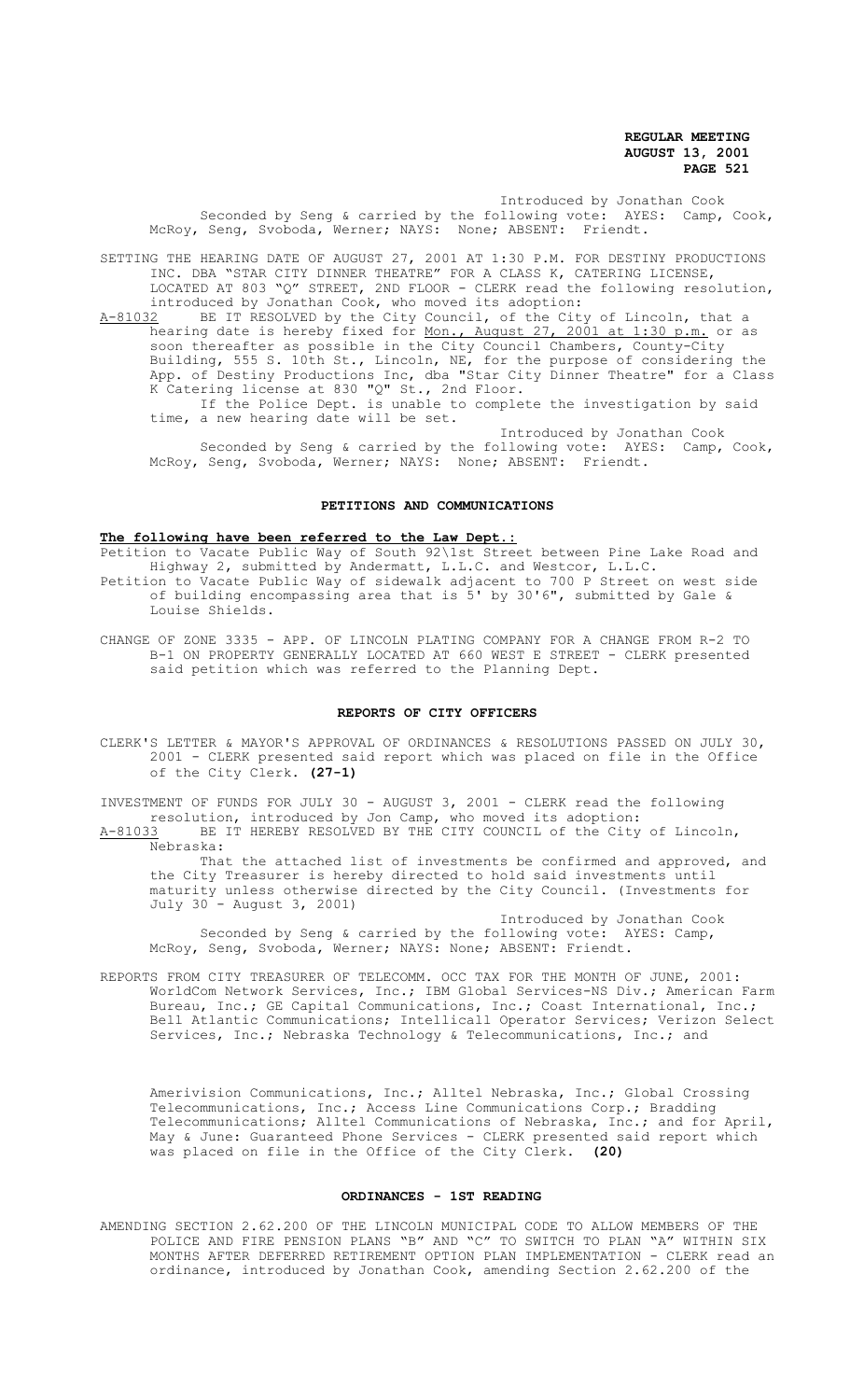Lincoln Municipal Code to provide members of Police and Fire Pension Plans "B" and "C" the opportunity to elect to participate in Police and Fire Pension Plan "A" subsequent to the implementation of the Deferred Retirement Option Plan, and repealing Section 2.62.200 of the Lincoln Municipal Code as hitherto existing, the first time.

- AMENDING SECTION 10.16.030 OF THE LINCOLN MUNICIPAL CODE WITH REGARD TO THE OPERATION OF A MOTOR VEHICLE WHILE UNDER THE INFLUENCE OF ALCOHOL TO BRING THE LEVEL OF ALCOHOL IN BLOOD OR BREATH INTO COMPLIANCE WITH STATE STATUTE -
- CLERK Read an ordinance, introduced by Jonathan Cook, amending Section 10.16.030 of the Lincoln Municipal Code to bring the level of alcohol in blood or breath into compliance with state statute; and repealing Section 10.16.130 of the Lincoln Municipal Code as hitherto existing, the first time.
- AMENDING THE CORPORATE LIMITS OF THE CITY BY ANNEXING APPROXIMATELY 251 ACRES OF PROPERTY GENERALLY LOCATED BETWEEN NORTH 14TH AND NORTH 27TH STREETS, NORTH OF I-80 AND SOUTH OF ALVO AND ARBOR ROADS - CLERK read an ordinance, introduced by Jonathan Cook, amending Section 20 of Ordinance No. 8730, passed May 17, 1965, as last amended by Section 1 of Ordinance No. 17870, passed June 25, 2001, prescribing and defining the corporate limits of the City of Lincoln, Nebraska; and repealing Section 20 of Ordinance No. 8730 passed May 17, 1965, as last amended by Section 1 of Ordinance No. 17870, passed June 25, 2001, as hitherto existing, the first time.
- CHANGE OF ZONE 3325 AMENDING CHAPTER 27.51 OF THE LINCOLN MUNICIPAL CODE TO ALLOW DEVELOPMENT OF A MINIMUM OF 50 ACRES INSTEAD OF 75 ACRES IN THE I-3 EMPLOYMENT CENTER DISTRICT - CLERK read an ordinance, introduced by Jonathan Cook, amending Sections 27.51.030, 27.51.090, and 27.51.100 of the Lincoln Municipal Code to allow development of a minimum of 50 acres instead of 75 acres in the I-3 Employment Center District; and repealing Sections 27.51.030, 27.51.090, and 27.51.100 of the Lincoln Municipal Code as hitherto existing, the first time.
- CHANGE OF ZONE 3265 APPLICATION OF HAMPTON DEVELOPMENT SERVICES FOR A CHANGE OF ZONE FROM AG AGRICULTURAL TO I-3 EMPLOYMENT CENTER AND R-3 RESIDENTIAL ON PROPERTY GENERALLY LOCATED BETWEEN NORTH 14TH and NORTH 27TH STREETS, NORTH OF I-80 and SOUTH OF ALVO AND ARBOR ROAD - CLERK read an ordinance, introduced by Jonathan Cook, amending the Lincoln Zoning District Maps attached to and made a part of Title 27 of the Lincoln Municipal Code, as provided by Section 27.05.012 of the Lincoln Municipal Code, by changing the boundaries of the districts established and shown thereon, the first time.
- CHANGE OF ZONE 3323 APPLICATION OF PARK RIDGE APARTMENTS, L.L.C. FOR A CHANGE OF ZONE FROM R-2 RESIDENTIAL TO R-3 RESIDENTIAL ON PROPERTY GENERALLY LOCATED AT S.W. 8TH AND WEST C STREETS - CLERK read an ordinance, introduced by Jonathan Cook, amending the Lincoln Zoning District Maps attached to and made a part of Title 27 of the Lincoln Municipal Code, as provided by Section 27.05.020 of the Lincoln Municipal Code, by changing the boundaries of the districts established and shown thereon, the first time.

## **ORDINANCES - 3RD READING - NONE**

AMENDING LINCOLN MUNICIPAL CODE SECTION 2.76.145, COMPENSATION PLAN, MERIT PAY PLAN, ADMINISTRATION AND REQUIREMENTS FOR ADVANCEMENT; SECTION 2.76.153, COMPENSATION PLAN, MERIT PAY PLAN, SHIFT DIFFERENTIAL; SECTION 2.76.160, COMPENSATION PLAN, VARIABLE MERIT PAY PLAN; AND SECTION 2.76.380, SICK LEAVE WITH PAY; TO REFLECT NEGOTIATED CHANGES AND CHANGES APPLICABLE TO EMPLOYEES NOT REPRESENTED BY A BARGAINING UNIT - CLERK read an ordinance, introduced by Ken Svoboda, amending Chapter 2.76 of the Lincoln Municipal Code relating to the personnel System to incorporate negotiated changes and changes applicable to employees not represented by a bargaining unit by amending Section 2.76.145 to provide that the Mayor may grant permanent one- or two-step merit increases; amending Section 2.76.153 to provide that both probationary and regular employees may be paid shift differential; amending Section 2.76.160 to provide that employees in pay ranges prefixed by "A" and "C" receive a 4 1/2% increase after probation and to provide 4% temporary exceptional service awards to employees in pay ranges prefixed by "A", "C", "E" and "M"; amending Section 2.76.380 to increase certain accrual amounts and to clarify sick leave accrual amounts, to define the amount of sick leave payable upon death retirement or reduction in force, and to provide a waiver for increased family sick leave in special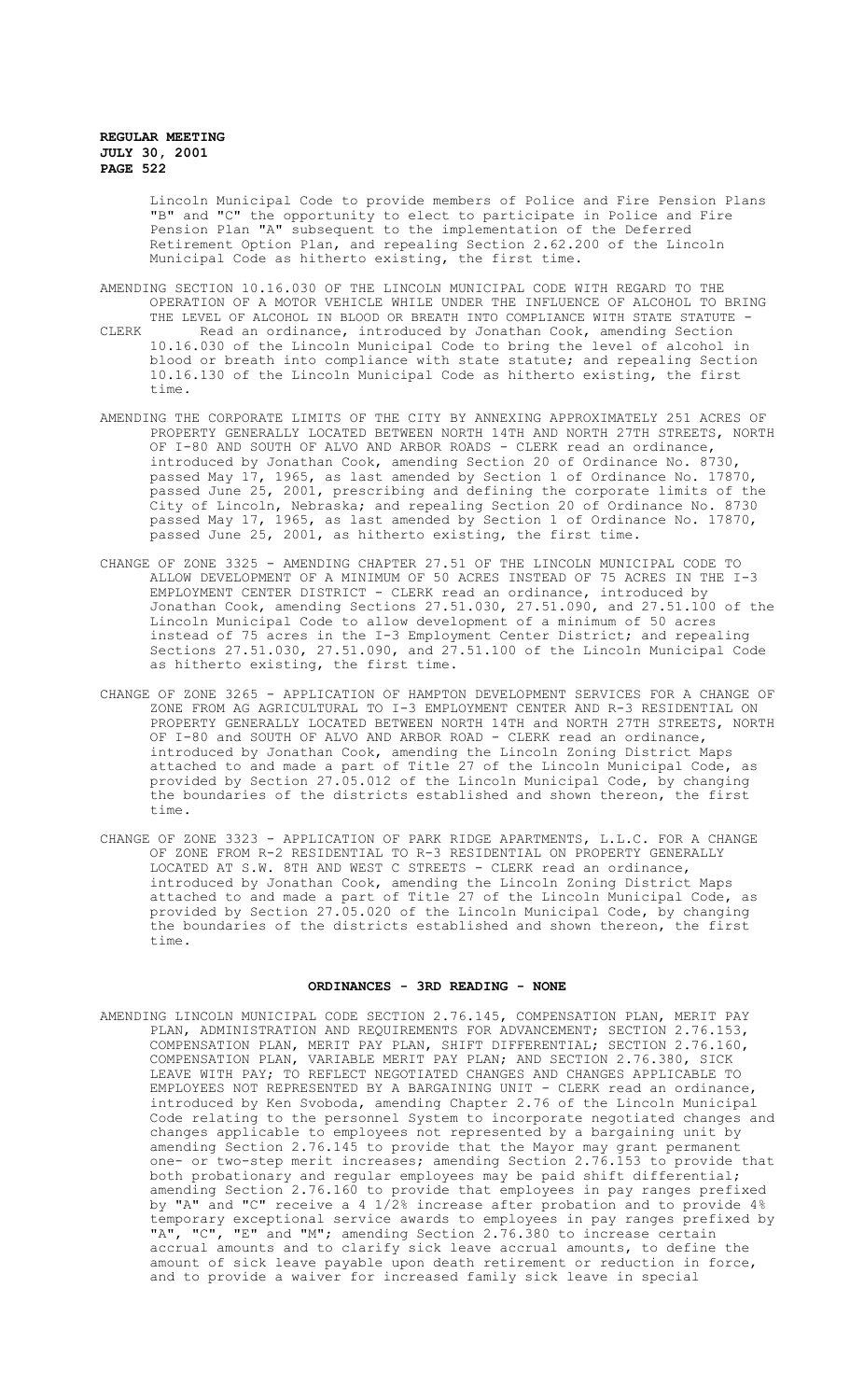circumstances; and repealing Sections 2.76.145, 2.76.153, 2.76.160 and 2.76.380 of the Lincoln Municipal Code as hitherto existing, the third time.<br>SVOBODA Moved to pass the ordinance as read. Seconded by Seng & carried by the following vote: AYES: Camp, Cook, McRoy, Seng, Svoboda, Werner; NAYS: None; ABSENT: Friendt. The ordinance, being numbered **17891**, is recorded in Ordinance Book 24, Page ADOPTING PAY SCHEDULES AND SCHEDULES OF PAY RANGES FOR EMPLOYEES WHOSE CLASSIFICATIONS ARE ASSIGNED TO PAY RANGES PREFIXED BY THE LETTER "F" - CLERK Read an ordinance, introduced by Ken Svoboda, adopting pay schedules and schedules of pay ranges for employees of the City of Lincoln, Nebraska whose classifications are assigned to pay ranges prefixed by the letter "F" and repealing Sections 11 and 12 of Ordinance No. 16652, passed by the City Council on August 8, 1994, the third time.<br>SVOBODA Moved to pass the ordinance as read. Moved to pass the ordinance as read. Seconded by Seng & carried by the following vote: AYES: Camp, Cook, McRoy, Seng, Svoboda, Werner; NAYS: None; ABSENT: Friendt. The ordinance, being numbered **17892**, is recorded in Ordinance Book 24, Page ADOPTING PAY SCHEDULES AND SCHEDULES OF PAY RANGES FOR EMPLOYEES WHOSE CLASSIFICATIONS ARE ASSIGNED TO PAY RANGES PREFIXED BY THE LETTER "X" - CLERK Read an ordinance, introduced by Ken Svoboda, adopting pay schedules and schedules of pay ranges for employees of the City of Lincoln, Nebraska whose classifications are assigned to pay ranges prefixed by the letter "X" and repealing Sections 3 and 4 of Ordinance No. 17704, passed by the City Council on August 7, 2000, the third time.<br>SVOBODA Moved to pass the ordinance as read. Moved to pass the ordinance as read. Seconded by Seng & carried by the following vote: AYES: Camp, Cook, McRoy, Seng, Svoboda, Werner; NAYS: None; ABSENT: Friendt. The ordinance, being numbered **17893**, is recorded in Ordinance Book 24, Page ADOPTING PAY SCHEDULES AND SCHEDULES OF PAY RANGES FOR EMPLOYEES WHOSE CLASSIFICATIONS ARE ASSIGNED TO PAY RANGES PREFIXED BY THE LETTER "E" AND "M" - CLERK read an ordinance, introduced by Ken Svoboda, adopting pay schedules and schedules of pay ranges for employees of the City of Lincoln, Nebraska whose classifications are assigned to pay ranges prefixed by the letters "E" and "M" (Excluded Employee); and repealing Sections 1, 2, 5, and 6 of Ordinance No. 17704, passed by the City Council on August 7, 2000, the third time.<br>SVOBODA Moved to m Moved to pass the ordinance as read. Seconded by Seng & carried by the following vote: AYES: Camp, Cook, McRoy, Seng, Svoboda, Werner; NAYS: None; ABSENT: Friendt. The ordinance, being numbered **17894**, is recorded in Ordinance Book 24, Page ADOPTING PAY SCHEDULES AND SCHEDULES OF PAY RANGES FOR EMPLOYEES WHOSE CLASSIFICATIONS ARE ASSIGNED TO PAY RANGES PREFIXED BY THE LETTER "P" - CLERK Read an ordinance, introduced by Ken Svoboda, adopting pay schedules and schedules of pay ranges for employees of the City of Lincoln, Nebraska whose classifications are assigned to pay ranges prefixed by the letter "P" and repealing Ordinance No. 17713, passed by the City Council on August 14, 2000, the third time. SVOBODA Moved to pass the ordinance as read. Seconded by Seng & carried by the following vote: AYES: Camp, Cook, McRoy, Seng, Svoboda, Werner; NAYS: None; ABSENT: Friendt. The ordinance, being numbered **17895**, is recorded in Ordinance Book 24, Page ADOPTING PAY SCHEDULES AND SCHEDULES OF PAY RANGES FOR EMPLOYEES WHOSE CLASSIFICATIONS ARE ASSIGNED TO PAY RANGES PREFIXED BY THE LETTER "N" - CLERK Read an ordinance, introduced by Ken Svoboda, adopting pay schedules and schedules of pay ranges for employees of the City of Lincoln, Nebraska whose classifications are assigned to the pay range prefixed by the letter "N"; and repealing Ordinance No. 17707, passed by the City Council on August 7, 2000, the third time.<br>SVOBODA Moved to pass the ordinance Moved to pass the ordinance as read. Seconded by Seng & carried by the following vote: AYES: Camp, Cook,

McRoy, Seng, Svoboda, Werner; NAYS: None; ABSENT: Friendt. The ordinance, being numbered **17896**, is recorded in Ordinance Book 24, Page

ADOPTING PAY SCHEDULES AND SCHEDULES OF PAY RANGES FOR EMPLOYEES WHOSE CLASSIFICATIONS ARE ASSIGNED TO PAY RANGES PREFIXED BY THE LETTER "A" AND "C" - CLERK read an ordinance, introduced by Ken Svoboda, adopting pay schedules and schedules of pay ranges for employees of the City of Lincoln,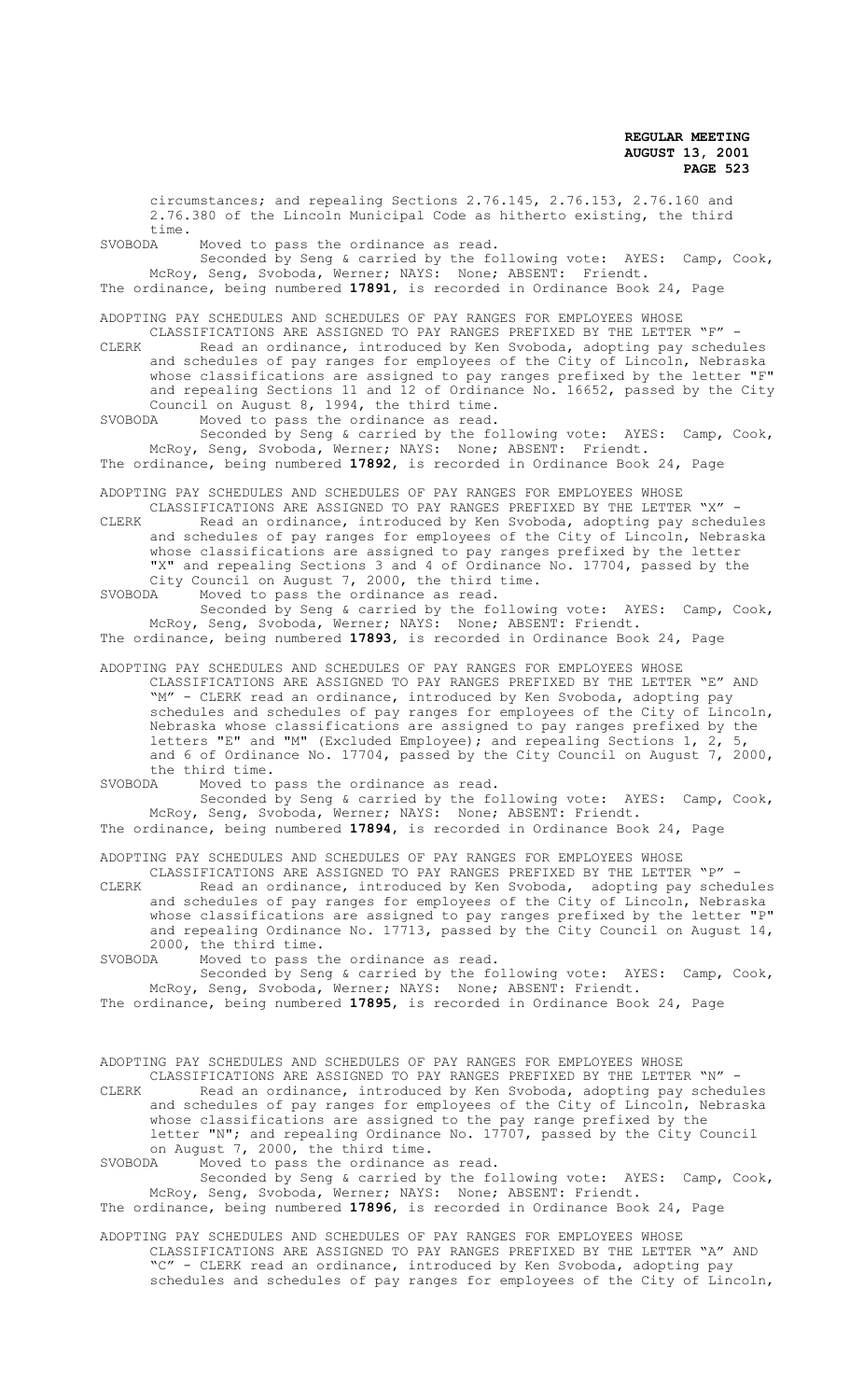Nebraska whose classifications are assigned to pay ranges prefixed by the letters "A" and "C"; and repealing Ordinance No. 17705, passed by the City Council on August 7, 2000, the third time. SVOBODA Moved to pass the ordinance as read.

Seconded by Seng & carried by the following vote: AYES: Camp, Cook, McRoy, Seng, Svoboda, Werner; NAYS: None; ABSENT: Friendt. The ordinance, being numbered **17897**, is recorded in Ordinance Book 24, Page

CHANGING THE CITY TELECOMMUNICATIONS OCCUPATION TAX RATE FROM 3.8% TO 5.75% 5.50% OF GROSS RECEIPTS EFFECTIVE SEPTEMBER 1, 2001 - PRIOR to reading,

COOK Moved to amend Bill No. 01-126 to increase the Occupation Tax to 5.50% on gross receipts.

Seconded by Seng & carried by the following vote: AYES: Cook, McRoy, Seng, Werner; NAYS: Camp, Svoboda; ABSENT: Friendt.

CLERK Read an ordinance, introduced by Coleen Seng, amending Sections 3.24.080 and 3.24.090 of the Lincoln Municipal Code to increase the telecommunications occupation tax rate from  $3.8$ % to  $5.75$ % 5.50% of gross receipts commencing September 1, 2001; and repealing Sections 3.24.080 and 3.24.090 of the Lincoln Municipal Code as hitherto existing, the third time.

SENG Moved to pass the ordinance as amended.

Seconded by Cook & carried by the following vote: AYES: Cook, McRoy, Seng, Werner; NAYS: Camp, Svoboda; ABSENT: Friendt.

The ordinance, being numbered **17898**, is recorded in Ordinance Book 24, Page

AMENDING THE CONDITIONS OF SALE OF VACATED DAIRY DRIVE BY WAIVING THE CHARGE BY THE CITY FOR THE ASSESSMENT OF THIS LAND THAT WILL BE TRANSFERRED TO LINCOLN MATTRESS AND LANCASTER COUNTY - CLERK read an ordinance, introduced by Ken Svoboda, authorizing the conveyance of Dairy Drive as vacated by Ordinance No. 17864 to the County of Lancaster and Jerry Coniglio, the third time.<br>SVOBODA Moved

Moved to pass the ordinance as read. Seconded by Seng & carried by the following vote: AYES: Camp, Cook, McRoy, Seng, Svoboda, Werner; NAYS: None; ABSENT: Friendt. The ordinance, being numbered **17899**, is recorded in Ordinance Book 24, Page

#### **MISCELLANEOUS BUSINESS**

# **PENDING LIST -**

RENAMING CHARLES AVE. AS HANNEMAN DR. BEGINNING AT THE NORTH APPROACH OF THE INTERSECTION OF TRIMBLE DR. & W. "C" ST. & EXTENDING NORTH & EAST THROUGH THE MUFF 2ND ADD. PRELIMINARY PLAT:

CAMP Moved to remove Bill No. 01-96 from pending for Public Hearing on 8/20/01.

Seconded by Svoboda & carried by the following vote: AYES: Camp, Cook, McRoy, Seng, Svoboda, Werner; NAYS: None; ABSENT: Friendt.

AUTHORIZING THE ISSUANCE OF NOT TO EXCEED \$3,750,000 AGGREGATE PRINCIPAL AMOUNT OF THE CITY'S GOLF COURSE REVENUE REFUNDING BONDS **(WITH EMERGENCY CLAUSE)**:

CAMP Moved to remove Bill. No. 01-106 from pending for action on 8/20/01. Seconded by Svoboda & carried by the following vote: AYES: Camp,

Cook, McRoy, Seng, Svoboda, Werner; NAYS: None; ABSENT: Friendt.

CAMP Moved to extend the Pending List for 1 week. Seconded by Seng & carried by the following vote: AYES: Camp, Cook, McRoy, Seng, Svoboda; NAYS: None; ABSENT: Friendt.

### **UPCOMING RESOLUTIONS**

CAMP Moved to approve the resolutions to have Public Hearing on August 20, 2001. Seconded by Seng & carried by the following vote: AYES: Camp, Cook, Friendt, McRoy, Seng, Svoboda, Werner; NAYS: None; ABSENT: Friendt.

**ADJOURNMENT**

**5:48 p.m.**